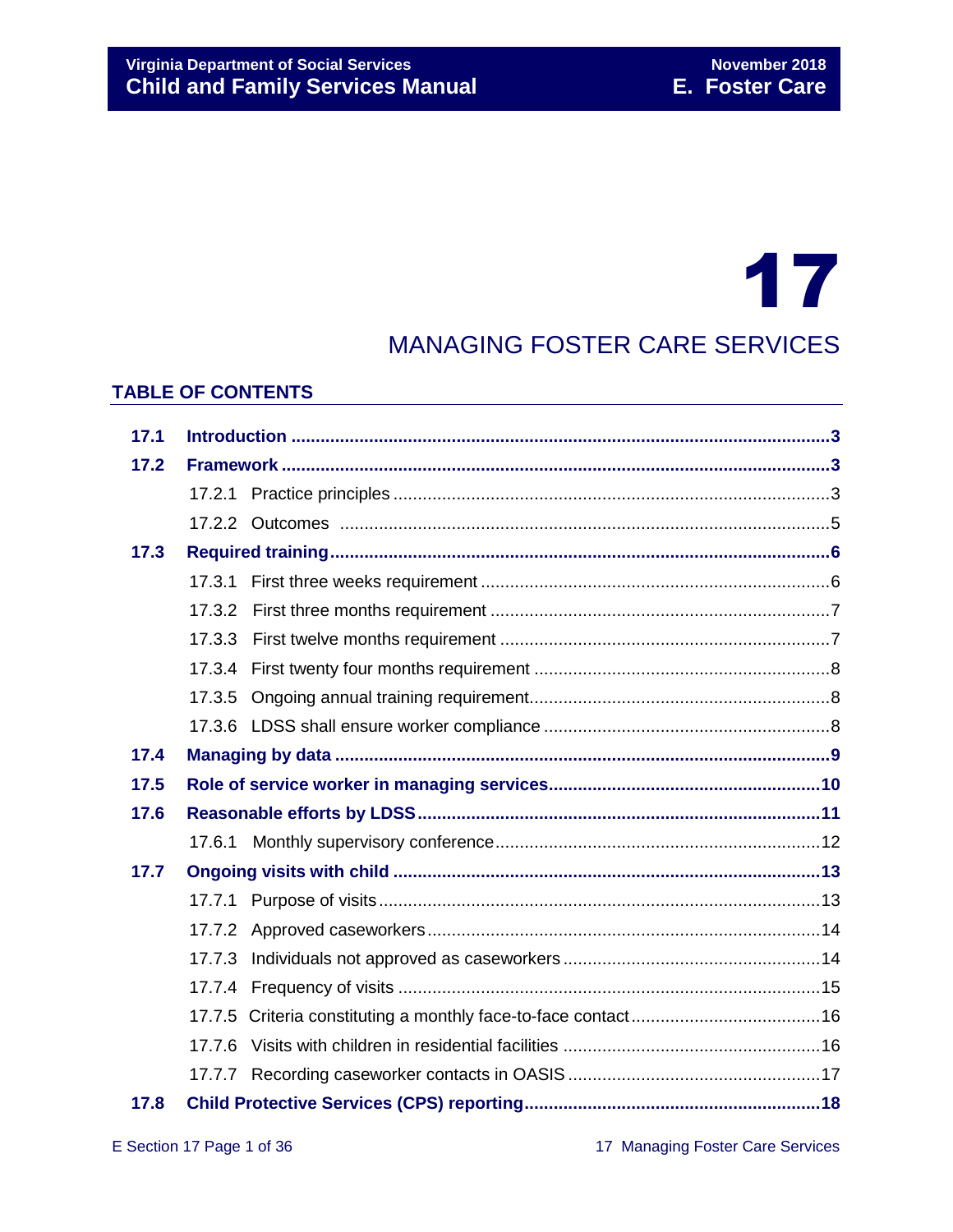**Virginia Department of Social Services** November 2018 November 2018 **Child and Family Services Manual E. Foster Care**

| 17.9                                                                               |         |                                                                                                                 |  |  |
|------------------------------------------------------------------------------------|---------|-----------------------------------------------------------------------------------------------------------------|--|--|
| 17.10                                                                              |         |                                                                                                                 |  |  |
| 17.11                                                                              |         | Referring children to Family Assessment and Planning Team (FAPT)20                                              |  |  |
|                                                                                    |         |                                                                                                                 |  |  |
|                                                                                    |         | 17.12.1 Notification to law enforcement and the National Center for Missing and<br><b>Exploited Children 21</b> |  |  |
|                                                                                    |         |                                                                                                                 |  |  |
|                                                                                    |         |                                                                                                                 |  |  |
|                                                                                    |         |                                                                                                                 |  |  |
|                                                                                    |         |                                                                                                                 |  |  |
|                                                                                    |         |                                                                                                                 |  |  |
|                                                                                    |         |                                                                                                                 |  |  |
| 17.13 Working with Lesbian, Gay, Bi-sexual, Transgender, Questioning (LGBTQ) youth |         |                                                                                                                 |  |  |
|                                                                                    |         |                                                                                                                 |  |  |
|                                                                                    |         |                                                                                                                 |  |  |
|                                                                                    |         |                                                                                                                 |  |  |
|                                                                                    |         |                                                                                                                 |  |  |
|                                                                                    |         | 17.15.1 Emergency/evacuation responsibilities when state office closes 32                                       |  |  |
|                                                                                    |         | 17.15.2 Emergency/Evacuation responsibilities when LDSS closes and/or when a                                    |  |  |
|                                                                                    |         |                                                                                                                 |  |  |
|                                                                                    | 17.16.1 |                                                                                                                 |  |  |
|                                                                                    | 17.16.2 |                                                                                                                 |  |  |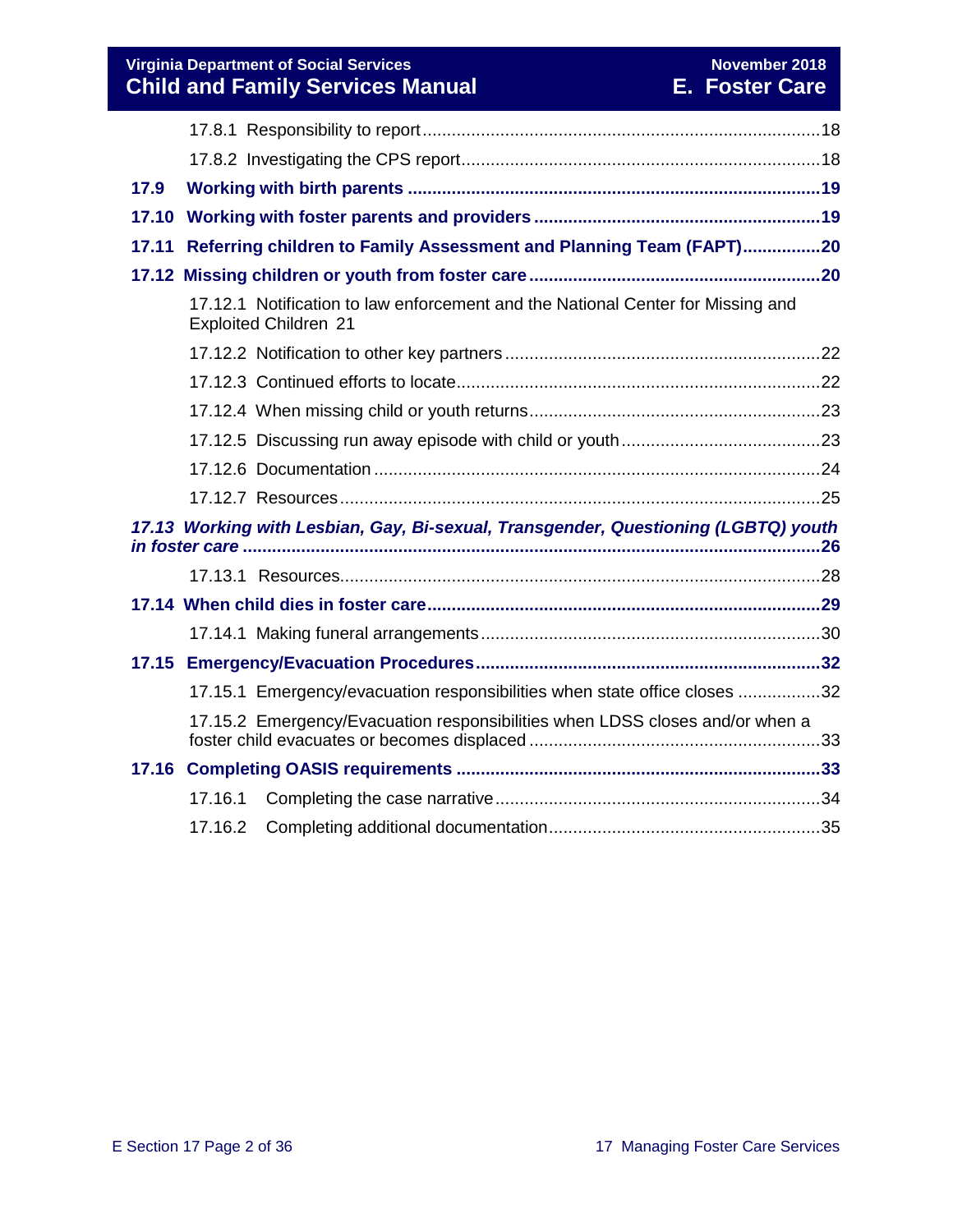## 17

## MANAGING FOSTER CARE SERVICES

#### <span id="page-2-0"></span>**17.1 Introduction**

Ensuring high-quality practice requires a knowledgeable, skilled, and professional workforce. Recruiting, hiring, training, and retaining qualified, culturally-diverse, culturally-competent, effective, and dedicated professionals is essential to quality practice.<sup>1</sup>

#### <span id="page-2-1"></span>**17.2 Framework**

Local departments of social services (LDSS) shall meet federal and state legal requirements, and should use sound practice principles to achieve desired outcomes and to guide decision making in managing foster care services.

#### <span id="page-2-2"></span> **17.2.1 Practice principles**

Fundamental principles in Virginia's Children's Services System Practice Model provide the philosophical basis and guide practice in managing foster care services.

#### **First, we believe in family, child, and youth-driven practice.**

- Children and families will be treated with dignity and respect. The voices of children, youth, and parents are heard, valued, and considered in decision making regarding safety, permanency, and well-being as well as in service and educational planning and in placement decisions.
- Each individual's right to self-determination will be respected within the limits of established community standards and laws.
- Family members are the experts about their own families. It is our responsibility to understand children, youth, and families within the context of their own family rules, traditions, history, and culture.
- People can and do make positive changes. The past does not necessarily limit their potential.

÷.

<sup>1</sup> Adapted from the "Child Welfare League of America Statement on Optimal Child Welfare Service [Delivery"](http://www.cwla.org/advocacy/financingoptimaldeliv.htm).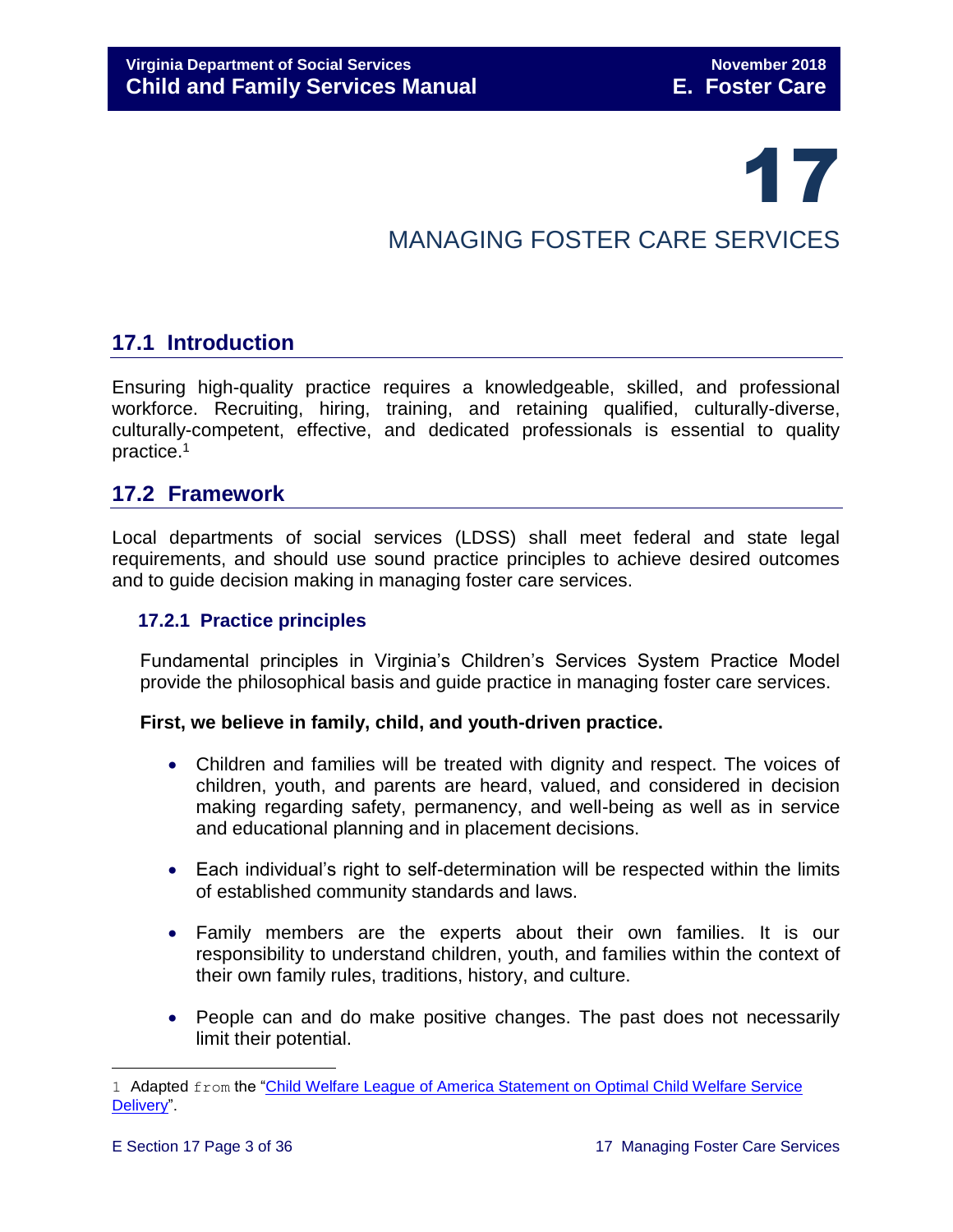We engage families in a deliberate manner. Through collaboration with families, we develop and implement creative, individual solutions that build on their strengths to meet their needs. Engagement is the primary door through which we help youth and families make positive changes.

#### **Second, we believe in partnering with others to support child and family success in a system that is family-focused, child-centered, and communitybased.**

- We are committed to aligning our system with what is best for children, youth, and families.
	- $\circ$  The practice model should quide all of the work that we do. In addition to practice alignment, infrastructure and resources should be aligned with the model. For example, training, policy, technical assistance, and other supports shall reinforce the model.
	- o We take responsibility for open communication, accountability, and transparency at all levels of our system and across all agencies. We share success stories and best practices to promote learning within and across communities and share challenges and lessons learned to make better decisions.
- We are committed to working across agencies, stakeholder groups, and communities to improve outcomes for the children, youth, and families we serve.
	- $\circ$  Services to families shall be delivered as part of a total system with cooperation, coordination, and collaboration occurring among families, service providers, and community stakeholders.
	- $\circ$  All stakeholders share responsibility for child safety, permanence, and well-being. As a system, we will identify and engage stakeholders and community members around our practice model to help children and families achieve success in life; safety; life in the community; family based placements; and lifelong family connections.
	- o We will communicate clearly and often with stakeholders and community members. Our communication shall reinforce the belief that children and youth belong in family and community settings and that system resources shall be allocated in a manner consistent with that belief.

#### **Third, we believe that how we do our work is as important as the work we do.**

 The people who do this work are our most important asset. Children and families deserve trained, skillful professionals to engage and assist them. We strive to build a workforce that works in alignment with our practice model.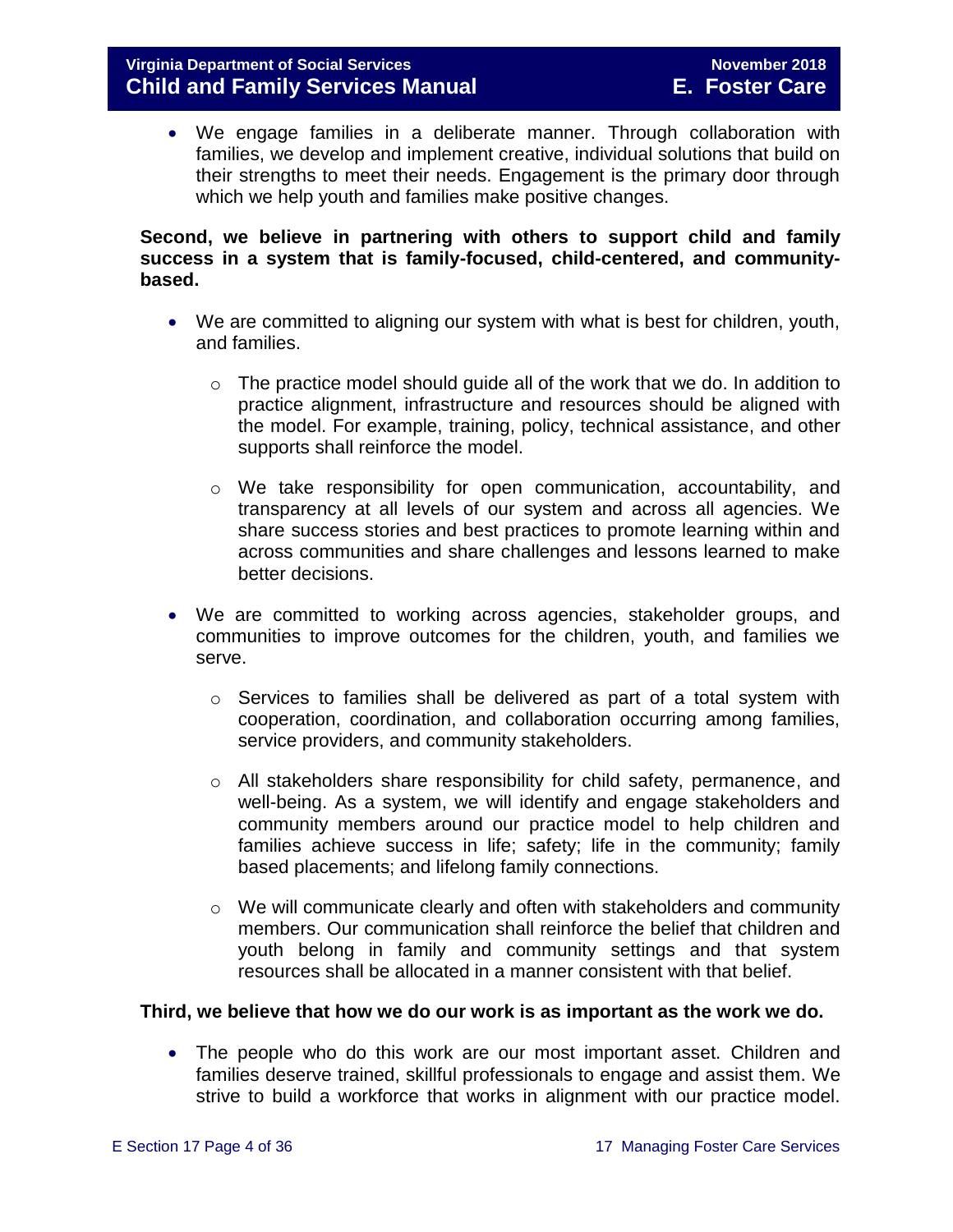They are supported in this effort through open dialogue, clear policy, excellent training and supervision, formal and informal performance evaluation, and appropriate resource allocation.

- As with families, we look for strengths in our organization. We are responsible for creating and maintaining a supportive working and learning environment and for open, respectful communication, collaboration, and accountability at all levels.
- Our organizations are focused on providing high quality, timely, efficient, and effective services.
- Relationships and communication among staff, children, families, and community providers are conducted with genuineness, empathy, and respect.
- The practice of collecting and sharing data and information is a nonnegotiable part of how we continually learn and improve. We will use data to inform management, improve practice, measure effectiveness, and guide policy decisions. We shall strive to align our laws so that collaboration and sharing of data can be achieved to better support our children and families.
- As we work with children, families, and their teams, we clearly share with them our purpose, role, concerns, decisions, and responsibility.

#### <span id="page-4-0"></span>**17.2.2 Outcomes**

Managing effective, quality, and timely services for children in foster care is essential to achieving outcomes required in the federal Child and Family Services Review. The outcomes and specific measures are listed below:

#### **Permanency Outcome 1: Children have permanency and stability in their living situations.**

- Families have enhanced capacity to provide for their children's needs.
- More children in foster care achieve permanency.
- Children achieve permanency with shorter lengths of stay in foster care.
- Increased timeliness to permanency.
- Fewer children re-enter out-of-home care.

**Permanency Outcome 2: The continuity of family relationships and connections is preserved for children.**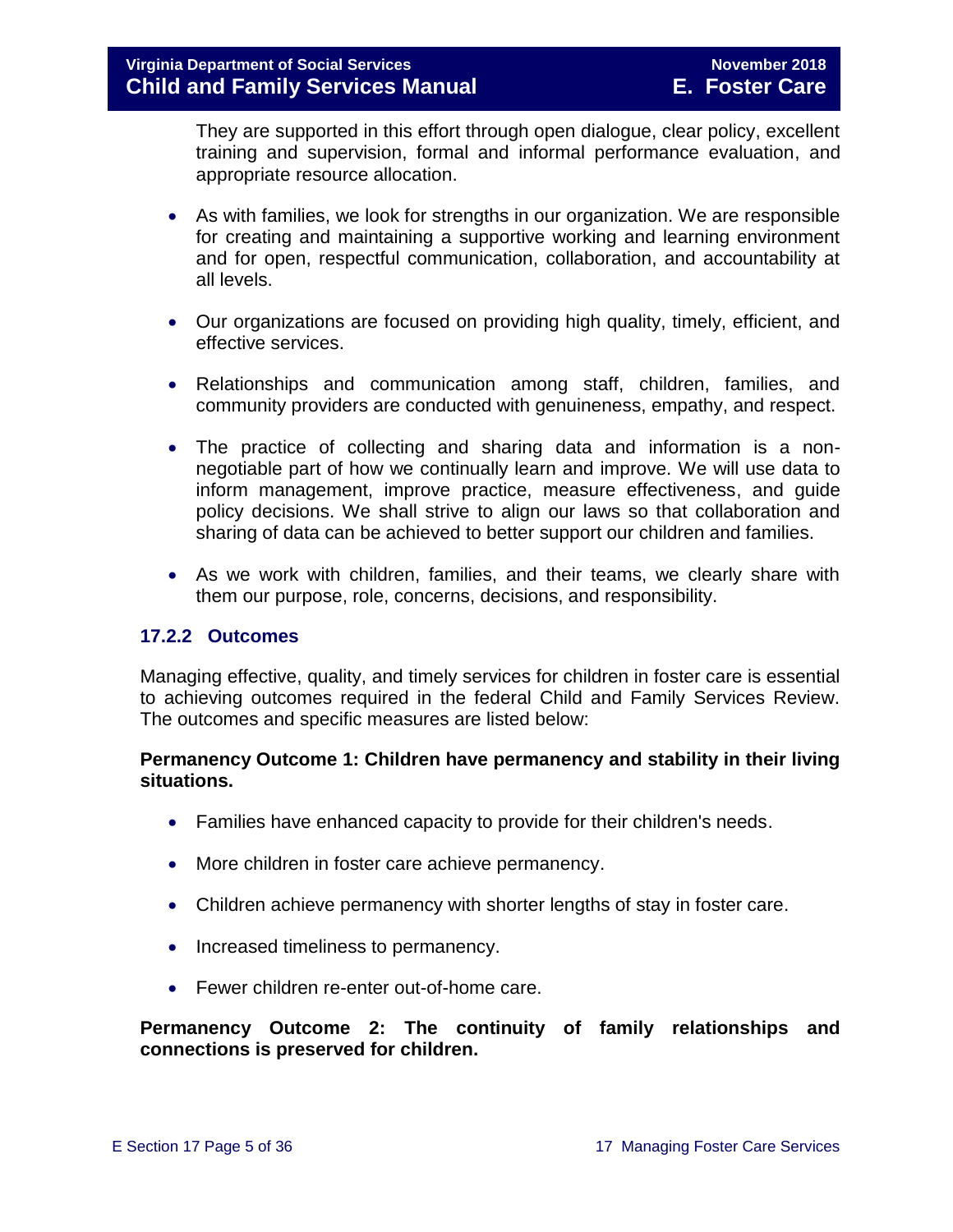- More children in foster care placed in close proximity to families and communities.
- More children in foster care placed with their siblings.
- Home studies are timely.
- Worker visits occur monthly.

#### <span id="page-5-0"></span>**17.3 Required training**

The Code of Virginia §§ [63.2-913](http://law.lis.virginia.gov/vacode/63.2-913/) and [63.2-1220.1](http://law.lis.virginia.gov/vacode/63.2-1220.1/) requires the Virginia Department of Social Services (VDSS) to establish minimum training requirements and provide educational programs for foster care and adoption service workers and their supervisors, employed by local departments of social services (LDSS). As a result of the Children's Services Transformation that began in December of 2007, child welfare training in Virginia recommitted to a competency based system of training for service workers and supervisors. Having established Core (fundamental and essential) Competencies for both workers and supervisors the resulting required training reflects both Core competencies and critical training in guidance and law that is specific to the current practice issues. The result is that all child welfare staff are trained in the same Core Competencies.

The courses listed in the following sections are required for all LDSS foster care and adoption service workers and service supervisors hired after March 1, 2013.

In addition to the courses listed below, all foster care and adoption service supervisors hired after March 1, 2013 are required to attend the Family Services CORE Supervisor Training Series – SUP5701, SUP5702, SUP5703, SUP5704. These courses are to be completed in the first two (2) years of employment as a supervisor.

For additional information on Department of Family Services training visit the Division of [Family Services Training](http://spark.dss.virginia.gov/divisions/dfs/training/index.cgi) website on SPARK.

#### <span id="page-5-1"></span>**17.3.1 First three weeks requirement**

The training required for new foster care and adoption service workers and services supervisors during the first three (3) weeks of employment include the following online courses:

- CWSE1002 Exploring Child Welfare (*4 modules,* on-line course)
- CWSE5692 Recognizing and Reporting Child Abuse and Neglect Mandatory Reporter Training (on-line course)
- CWSE1500 Permanency Navigating the Child Welfare Automated System: OASIS (*7 modules*, on-line course)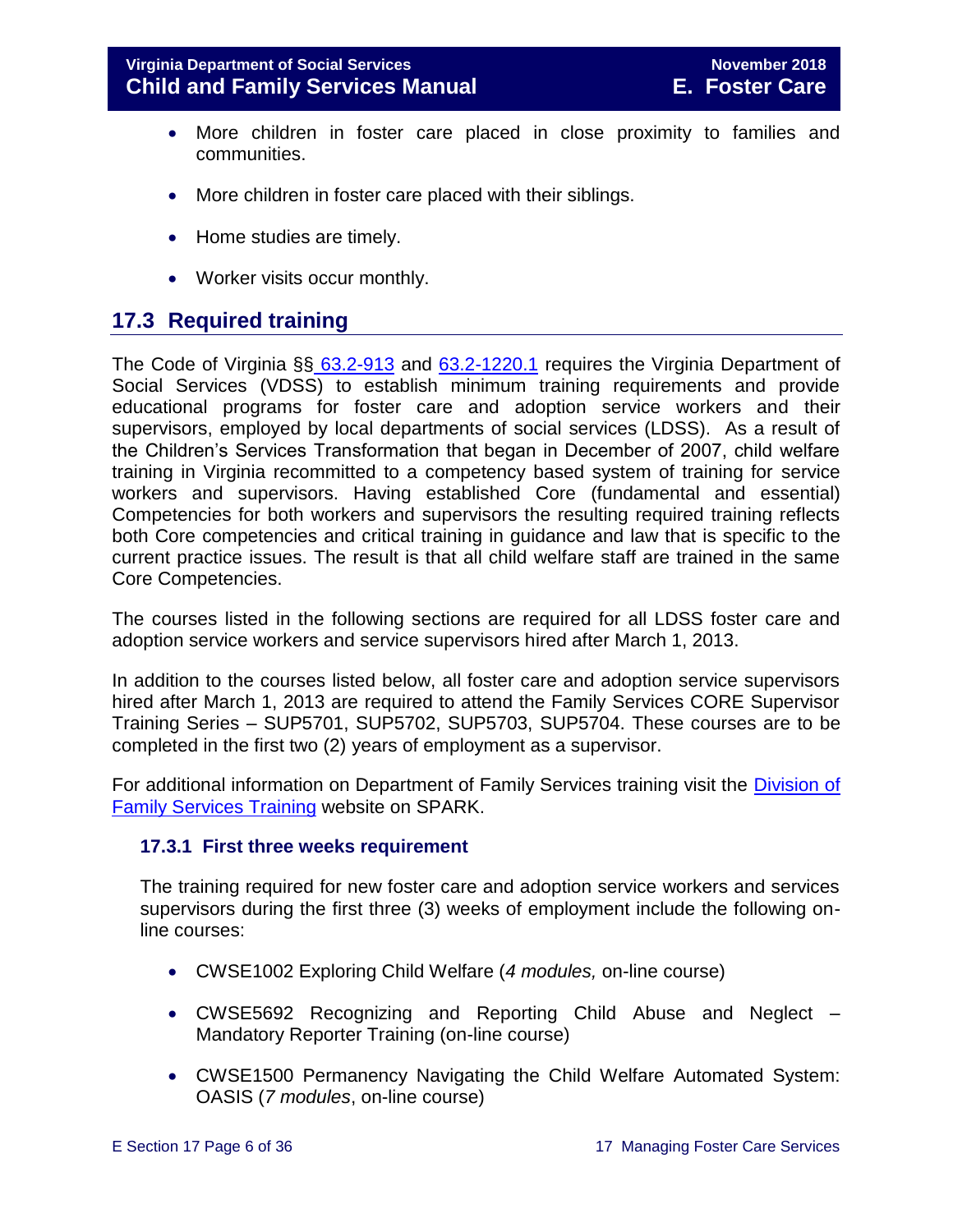*These courses are prerequisites for most of the other required courses.* 

#### <span id="page-6-0"></span>**17.3.2 First three months requirement**

The training required for new foster care and adoption service workers and services supervisors during the first three (3) months of employment includes the following instructor led courses *and require the worker to have completed the three previous courses*:

- CWS3000 Foster Care New Worker Policy Training with OASIS
- CWS3010 Adoption New Worker Policy Training with OASIS

#### <span id="page-6-1"></span>**17.3.3 First twelve months requirement**

The training required for new foster care and adoption service workers and supervisors during the first six (6) months of employment includes the following instructor led courses:

- CWS1021 The Effects of Abuse and Neglect on Child and Adolescent Development.
- CWS1031 Separation and Loss in Human Services Practice.
- CWS1041 Legal Principles in Child Welfare Practice. *(prerequisites: CWSEE1041, SCV Child Dependency Case Processing)*
- CWS1061 Family Centered Assessment. *(prerequisites: CWSE1002, CWSE5692, CWSE1500FC, CWS3000 or CWS3010)*
- CWS1071 Family Centered Case Planning. *(prerequisites: CWSE1002, CWSE5692, CWSE1500FC, CWS3000 or CWS3010)*
- CWS1305 The Helping Interview. *(prerequisite: CWS3000 or CWS3010)*
- CWSE3041 Working with Children in Placement. *(prerequisite: CWS3000)*
- CWS4020 Engaging Families and Building Trust-Based Relationships. *(prerequisite: CWS3000 or CWS3010)*
- CWS3081 Promoting Family Reunification. *(prerequisite: CWS3000 or CWS3010)*
- CWS5307 Assessing Safety Risk and Protective Capacity. *(prerequisite: CWS3000)*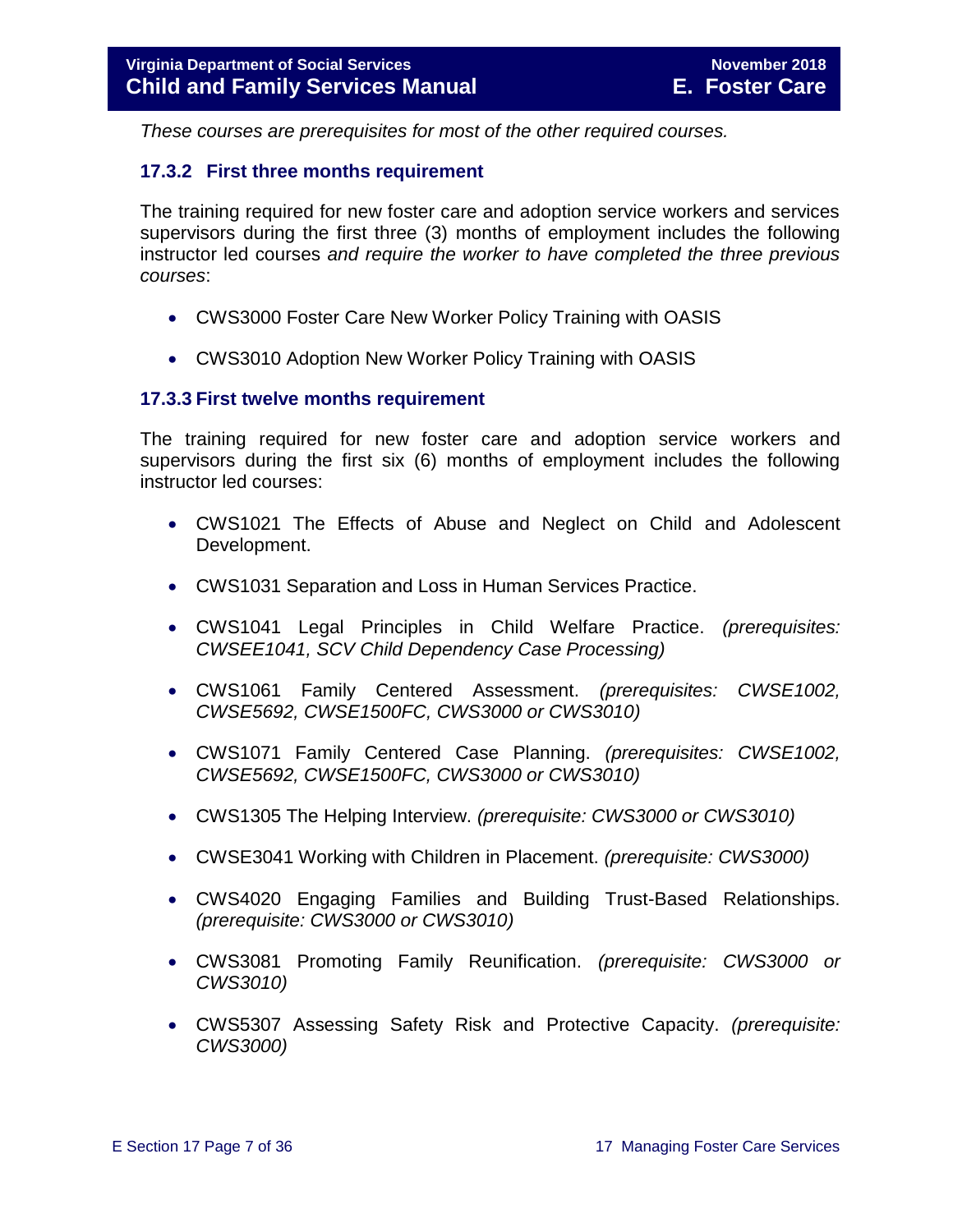#### <span id="page-7-0"></span>**17.3.4 First twenty four months requirement**

The training for new foster care and adoption service workers and supervisors during the first twenty four (24) months of employment include:

- CWS3021 Promoting Birth and Foster Parent Partnerships. *(prerequisite: CWS3000)*
- CWS3061 Permanency Planning for Teens-Creating Lifelong Connections. *(prerequisite3000 or CWS3010)*
- CWS3071 Concurrent Permanency Planning. *(prerequisite: CWS 3000 or CWS3010)*
- CWS5305 Advanced Interviewing: Motivating Families for Change.
- DVS1001 Understanding Domestic Violence.
- DVS1031 Domestic Violence and Its Impact on Children.

#### <span id="page-7-1"></span>**17.3.5 Ongoing annual training requirement**

All foster care and adoption service workers and supervisors are required to attend a minimum of 24 contact hours of continuing education/training each year. For those workers and supervisors hired on or after January 1, 2013, the first year of this requirement should begin no later than two (2) years from their date of hire, after the completion of their initial in-service training detailed above.

Continuing education activities to be credited toward the 24 hours should be preapproved by the local department of social services supervisor or person managing the permanency program. Continuing education activities may include organized learning activities from accredited university or college academic courses, continuing education programs, workshops, seminars and conferences.

Documentation of continuing education activities is the responsibility of the local department of social services. VDSS recommends that the timeframe for the annual 24 hours of continuing education be within each calendar year. However, it is at the discretion of the LDSS to determine this time frame as long as it is consistent throughout all child welfare divisions in an agency.

#### <span id="page-7-2"></span>**17.3.6 LDSS shall ensure worker compliance**

It is the responsibility of the LDSS to ensure that staff performing foster care/adoption duties within their agency have met the minimum standards. The Permanency supervisor or the person managing the Permanency program at the local level shall maintain training documentation in the worker's personnel record.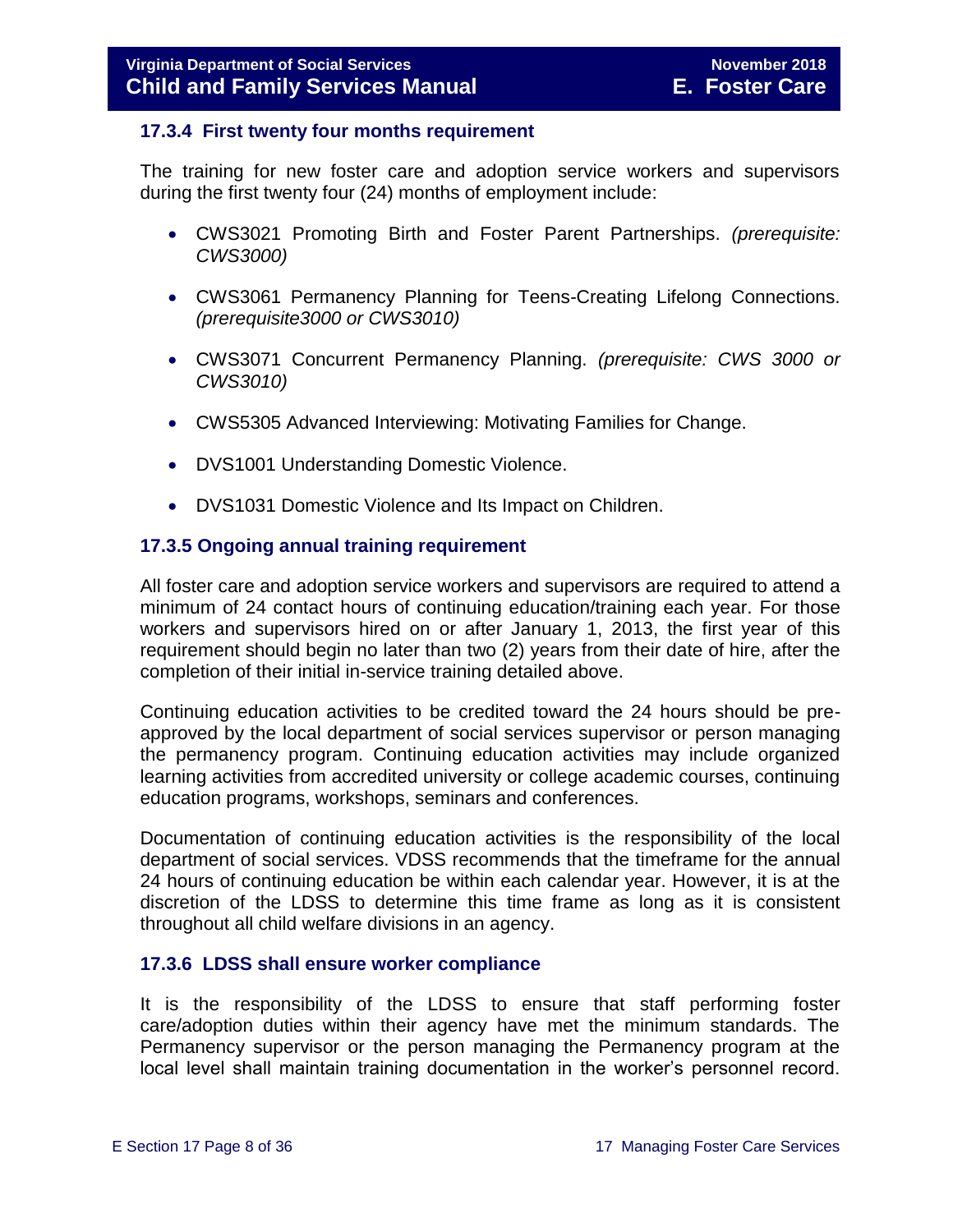The supervisor shall assure that the workers who report to them complete the required training within the given timeframes.

#### <span id="page-8-0"></span>**17.4 Managing by data**

In an effort to use data to inform management, improve practice, measure effectiveness, and guide policy decisions, the Division of Family Services has several available data tools. Information about how to access and use each data tool is detailed below. Data tools and additional information about each tool can also be found on the [Reporting and Analysis page](http://spark.dss.virginia.gov/divisions/dfs/reporting/index.cgi) on the DSS internal website.

- **SafeMeasures**. SafeMeasures compiles and analyzes information extracted directly from OASIS and presents it in a series of reports. These reports help assess whether federal, state, and local requirements are being met, track agency, unit, and worker performance over time, and monitor workload. SafeMeasures is updated twice a week, on Monday and Wednesday, allowing workers access to current caseload data. SafeMeasures also has drill-down capability on each measure which allows supervisors and caseworkers to look at a process outcome measure and see exactly which cases are on track according to that measure. Tutorials and manuals for SafeMeasures can be found on the [SPARK](http://spark.dss.virginia.gov/divisions/dfs/reporting/index.cgi) webpage and in the documentation section of SafeMeasures itself. [SafeMeasures](https://www.safemeasures.org/vadss/) can be accessed directly on the SafeMeasures website.
- **Virginia Child Welfare Outcome Reports (VCWOR**). The [VCWOR](http://spark.dss.virginia.gov/divisions/dis/oasis/) is an Access database available for download on the DSS SPARK website. Foster care measures include Adoption and Foster Care Analysis Reports (AFCARS) data such as goal, placement, entry, and exit. In addition, raw data files for rolling fiscal years are available for download. The VCWOR also contains the Children's Services System Transformation Outcome reports that are updated on a monthly basis. Finally, like SafeMeasures, the foster care data available through the VCWOR allows for drill-down capability in order to monitor the children behind the numbers.
- **Chapin Hall Multistate Foster Care Data Archive**. The Multistate Foster Care Data Archive organizes Virginia's administrative data into a robust and flexible longitudinal database. A web tool provides access to data used for the generation of a variety of individual or aggregated reports. Virginia, along with 17 other states, is a member of the Archive, which further allows for reports to be run comparing Virginia with other states. By using this longitudinal research tool, states can better understand the foster care placement outcomes including time to reunification, time to adoption, placement stability, and reentry. This website can be accessed from the [Reporting and Analysis page](http://spark.dss.virginia.gov/divisions/dfs/reporting/index.cgi) or directly on the [Multistate Foster Care Data Archive](https://fcda.chapinhall.org/) website.
- LDSS staff should email the Program Manager of the VDSS Outcome Based Reporting and Analysis Unit for access to and questions regarding these tools.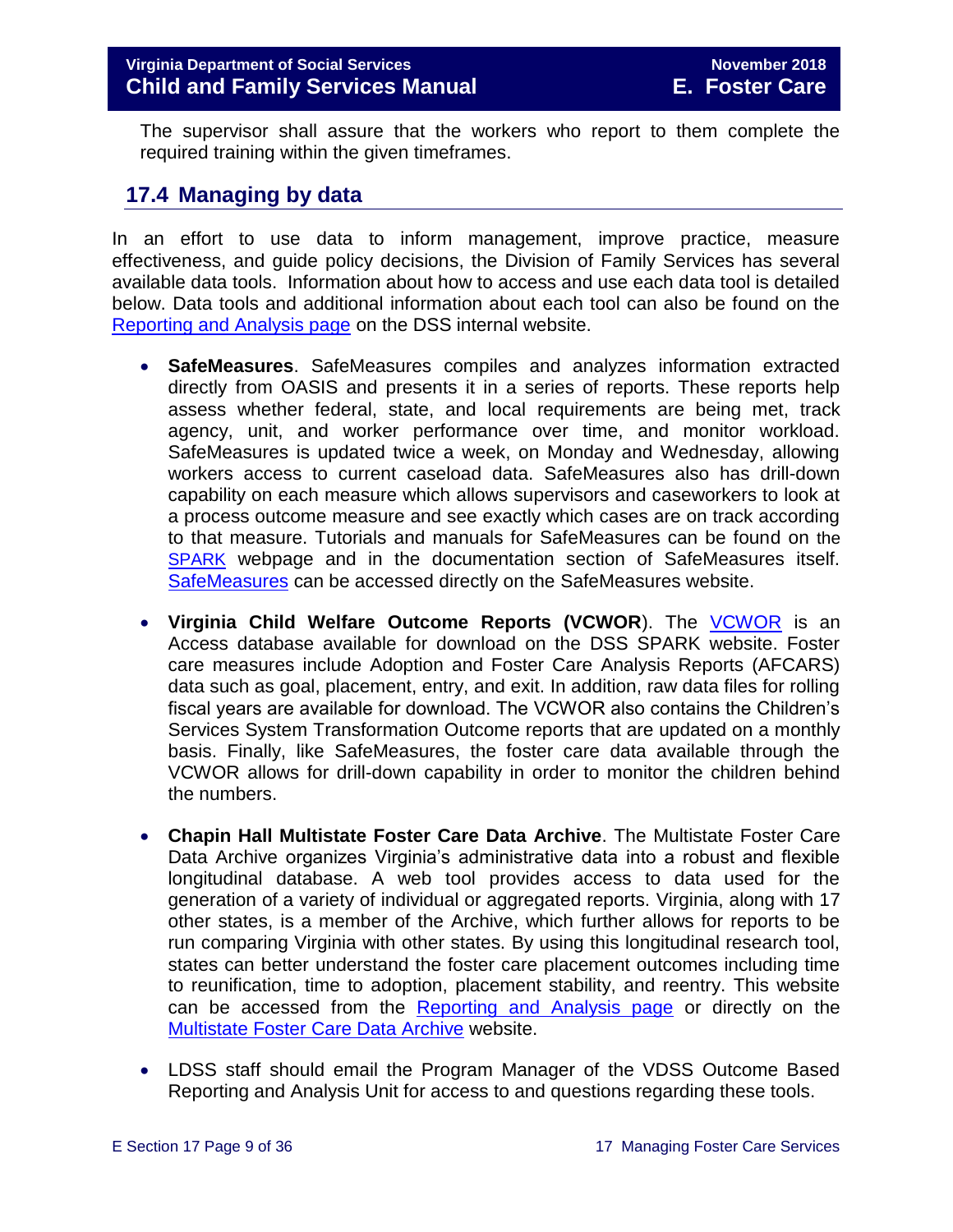#### <span id="page-9-0"></span>**17.5 Role of service worker in managing services**

The service worker plays a central and essential role in managing foster care services. The service worker ensures that the process of providing services:

- Respects the family's culture, traditions, and language.
- Is designed to achieve permanency for the child.
- Meets federal, state, and local requirements, including but not limited foster care plans, case reviews, hearings, purchasing, and documentation.
- Continually identifies, seeks out, reassesses, reconnects, and engages maternal, paternal, and extended family members and other individuals who are significant in the child's life.
- Uses a wraparound process, including:
	- $\circ$  Addressing the unique needs and issues of the child and family through:
		- Building on the strengths and resources of extended family members, significant individuals, natural supports, and providers.
- Involves coordinating services and supports across significant individuals, natural supports, and providers.
- Uses data to support decision making and improve quality of practice.
- Involves consistent and regular communication with providers of direct services with the child and family to ensure consistent messages are being provided to the child, family, and providers.
- Is assessed regularly through frequent contacts with the child, family members, and service providers.
- Is flexible and responsive to meeting the changing needs, circumstances, and opportunities of the child, birth parents, and family members through eliminating, adjusting, and/or adding new services and supports as needed.
- Supports and builds the confidence of the child and family in their new or strengthened skills and resources.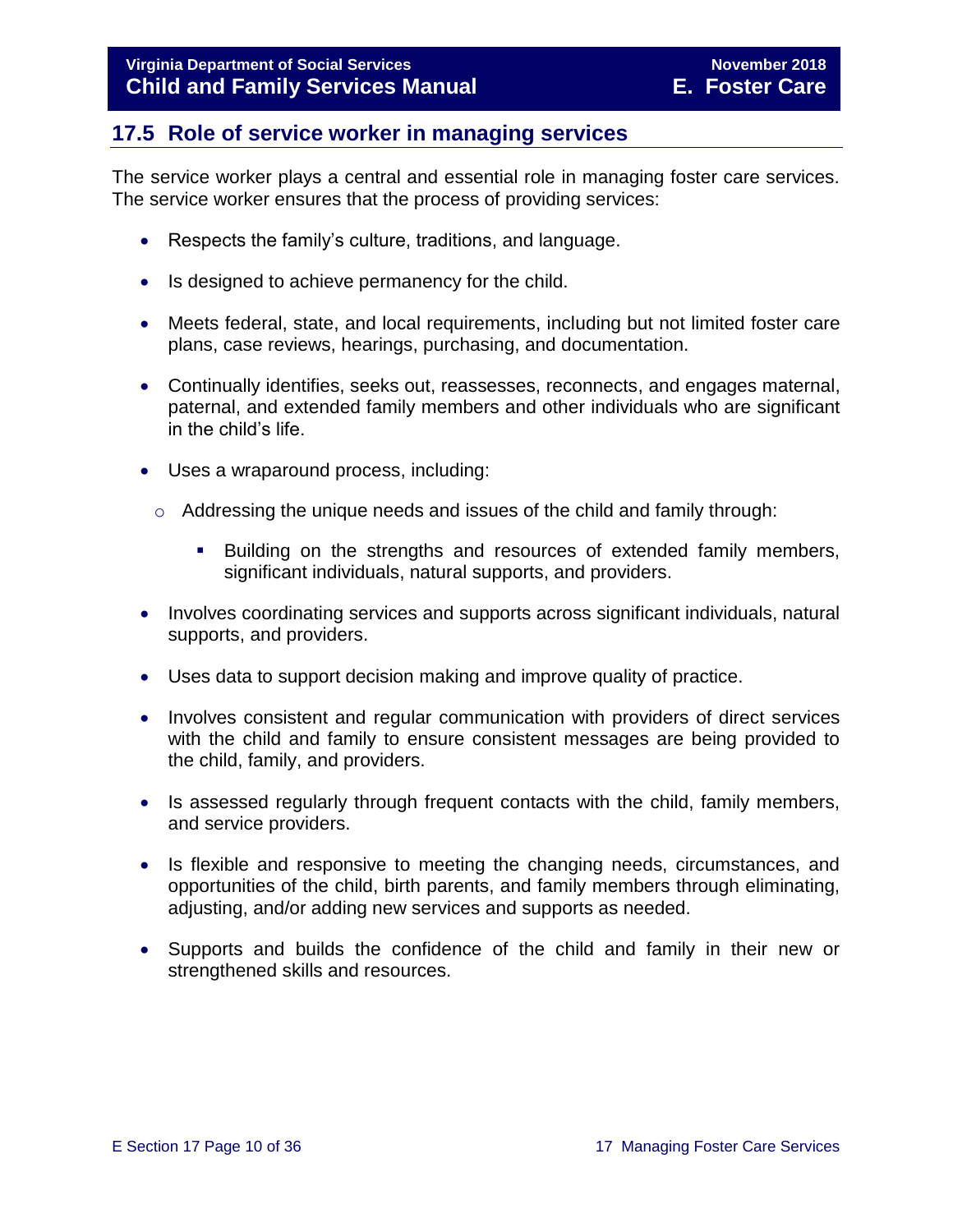#### <span id="page-10-0"></span>**17.6 Reasonable efforts by LDSS**

Reasonable efforts shall consistently be made to achieve permanency for the child as quickly as possible. Services shall be provided to the child and all involved parties (e.g., birth parents, relatives, foster/adoptive parents, siblings, etc.) beginning at the initial contact with the child and family. When the goal is reunification, services to the birth parent or caretaker that begin prior to or at removal will ensure that the parent or caretaker has adequate time to remedy the conditions that brought the child into care.

Service workers shall document in the case file that reasonable efforts (e.g., assessment, service planning, and service provision) were made to prevent or eliminate the need to remove a child from his or her home and to reunify the family when temporary placement of the child occurs. Documented efforts shall include a diligent relative search and decisions made during Family Partnership Meetings (FPM) if such meetings were held (see [Section 2\)](file://///Vaultcelerra.co.dss.state.va.us/Workgroup/Family_Services/DFS%20Child%20and%20Family%20Services%20Manual/E.%20Foster%20Care/Foster%20Care%20June%202017/section_2_engaging_the_child_family_and_significant_adults.draft.docx).

Once the decision is made that a child shall be placed outside the home, the service worker should begin planning for permanency and recommend the most appropriate placement resource that builds upon the strengths and addresses the needs of the child (see [Section 6\).](file://///Vaultcelerra.co.dss.state.va.us/Workgroup/Family_Services/DFS%20Child%20and%20Family%20Services%20Manual/E.%20Foster%20Care/Foster%20Care%20June%202017/section_6_placement_to_achieve_permanency.draft.docx) Children placed with relatives or other appropriate caregivers should receive counseling and other specified supports to minimize the trauma of separation from their family.

All reasonable steps shall be taken to place siblings together (see [Section 6.4\).](file://///Vaultcelerra.co.dss.state.va.us/Workgroup/Family_Services/DFS%20Child%20and%20Family%20Services%20Manual/E.%20Foster%20Care/Foster%20Care%20June%202017/section_6_placement_to_achieve_permanency.draft.docx) When the child is separated from siblings, the service worker shall provide for frequent and regular visits and communication between siblings [\(see Section 6.4.5\).](file://///Vaultcelerra.co.dss.state.va.us/Workgroup/Family_Services/DFS%20Child%20and%20Family%20Services%20Manual/E.%20Foster%20Care/Foster%20Care%20June%202017/section_6_placement_to_achieve_permanency.draft.docx) Other family members and significant individuals to the child should be encouraged to connect and maintain involvement with the child, consistent with the child's safety, best interests, and personal desires (see [Section](file://///Vaultcelerra.co.dss.state.va.us/Workgroup/Family_Services/DFS%20Child%20and%20Family%20Services%20Manual/E.%20Foster%20Care/Foster%20Care%20June%202017/section_2_engaging_the_child_family_and_significant_adults.draft.docx) 2.6).

The child and family should be encouraged and supported in participating in a comprehensive assessment of their strengths and needs, including educational, developmental, health, dental, and mental/behavioral health assessments of the child (see [Section 5\)](file://///Vaultcelerra.co.dss.state.va.us/Workgroup/Family_Services/DFS%20Child%20and%20Family%20Services%20Manual/E.%20Foster%20Care/Foster%20Care%20June%202017/section_5_conducting_child_and_family_assessment.docx). The complement of services and supports required to achieve the child's permanency goal and to meet the unique needs of the child and family should be provided in a timely manner, based on their assessed needs and their individually tailored service plan. Children in placement who exhibit behavior or mental health conditions should receive appropriate therapeutic services to ameliorate those conditions, helping the child to be able to function at the highest possible level.

Managing foster care services involves more than identifying and managing the array of services and providers. It also involves critical services to assist and support the family through the changes that service intervention requires. Early efforts to provide coordinated services among courts and public and private child welfare professionals will facilitate improved outcomes.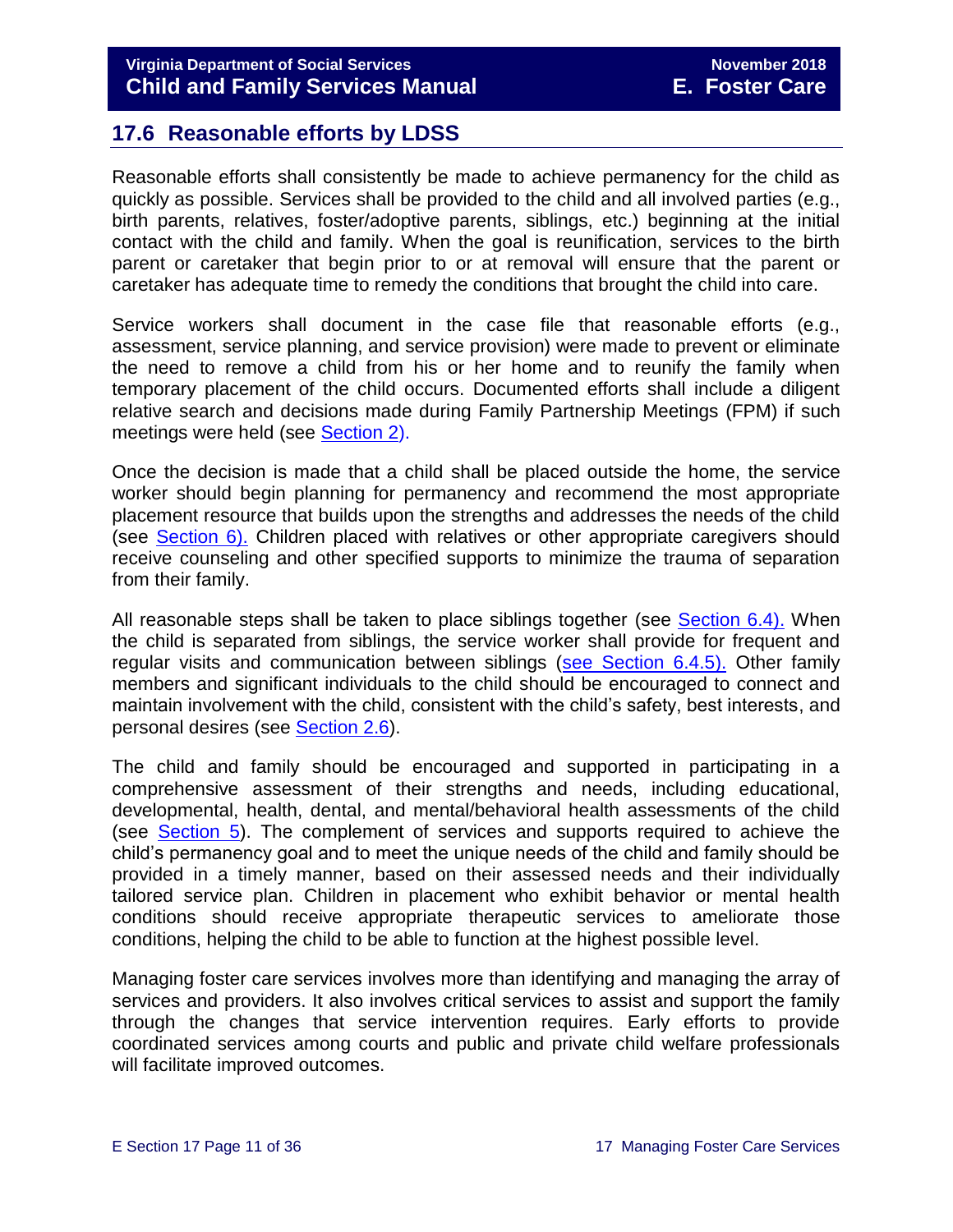#### <span id="page-11-0"></span>**17.6.1 Monthly supervisory conference**

Supervisory conferences provide the service worker with the benefit of an additional perspective on all aspects of a foster care case. Supervisory conferences may be held more frequently than monthly based on the skill of the service worker and the dynamics of the case. *Supervision consists of two parts: task supervision where the goal is completing critical elements of the case, and solution-focused supervision*  which uses coaching to improve skills in specific areas of practice. The coaching *conversation using the [Practice Profiles](http://spark.dss.virginia.gov/divisions/dfs/childrens_services_practice_model/index.cgi) can be integrated into any supervision session. Use either the [Critical Activities Wheel](http://spark.dss.virginia.gov/divisions/dfs/childrens_services_practice_model/files/practice_profiles_and_coaching/documents/Critical_Activities_Wheel.pdf) or the [Practice Profiles Self-](http://spark.dss.virginia.gov/divisions/dfs/childrens_services_practice_model/files/practice_profiles_and_coaching/documents/Practice_Profiles_Self-Assessmentv2.pdf)[Assessment](http://spark.dss.virginia.gov/divisions/dfs/childrens_services_practice_model/files/practice_profiles_and_coaching/documents/Practice_Profiles_Self-Assessmentv2.pdf) to partner with the service worker to identify specific sub-skills in the Practice Profiles. The Supervisor uses the Practice Profiles to balance the quality of case practice with requirements in guidance.* Supervisory conferences shall be documented under the "Contacts" section of OASIS. The purpose of the supervisory conference is to discuss:

- The parent's progress on the service plan.
- Dynamics including, but not limited to:
	- o Any clinical issues.
	- $\circ$  The child's well-being in placement.
	- o Additional services needed by all individuals involved in the case.
	- o Changes to the service plan.
	- o Plans for achieving the permanency goal.
- Updates to the assessment regarding the family and the foster care. The family's potential for reunification.
- Whether services that have been provided by the LDSS are appropriate for supporting improvement or progress.

Critical decisions are made in consultation with the supervisor and should consider opinions and recommendations from the child, family, relatives, professionals, or others involved with the family. Decisions are to be documented in OASIS.

Although all decisions affecting children and families are important and should be discussed in supervision, the following decisions are identified as the most critical ones affecting children and families:

• Whether reunification remains a viable goal;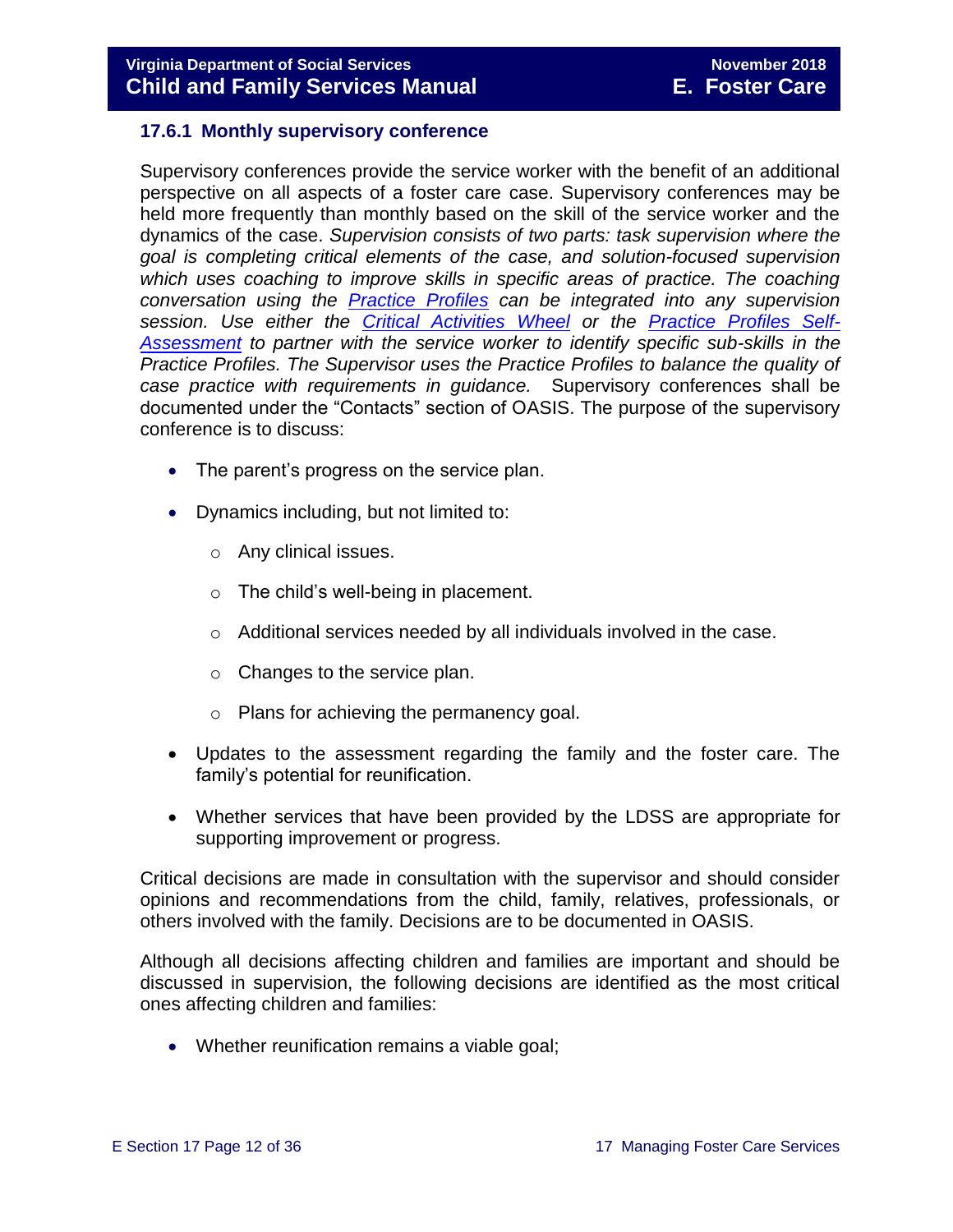- The status of finding and involving any relatives in the plan for the child and family;
- When to begin trial visits;
- Whether to decrease or increase the frequency or the duration of parent and/or sibling visits with the child and whether the visits will be supervised;
- Whether to change a child's placement;
- Whether parental rights will be terminated and an alternate permanent home sought;
- Whether children will be placed apart from siblings who are also placed in substitute care; or
- Whether to petition the court to terminate LDSS custody.

#### <span id="page-12-0"></span>**17.7 Ongoing visits with child**

#### <span id="page-12-1"></span>**17.7.1 Purpose of visits**

Caseworker visits shall be well-planned and focused on issues pertinent and meaningful to case planning.

The focus of caseworker visits should be on the child's safety, well-being, and progress to permanency. Key elements to consider in the meaningfulness of such visits include:

- The stated purpose and function of the visit with goals and areas of exploration determined in advance of the visit.
- The child's age and developmental level and the best manner in which to communicate with the child.
- Who, in addition to the child, can provide information about the child and service plan goals and outcomes.
- The safety of the child's environment.
- Adequate time to discuss the child's, provider's, and family's case plan and the completion of actions necessary to support children and families in achieving the goals established in their plans. This includes a discussion of the performance by the LDSS in following through on assigned responsibilities.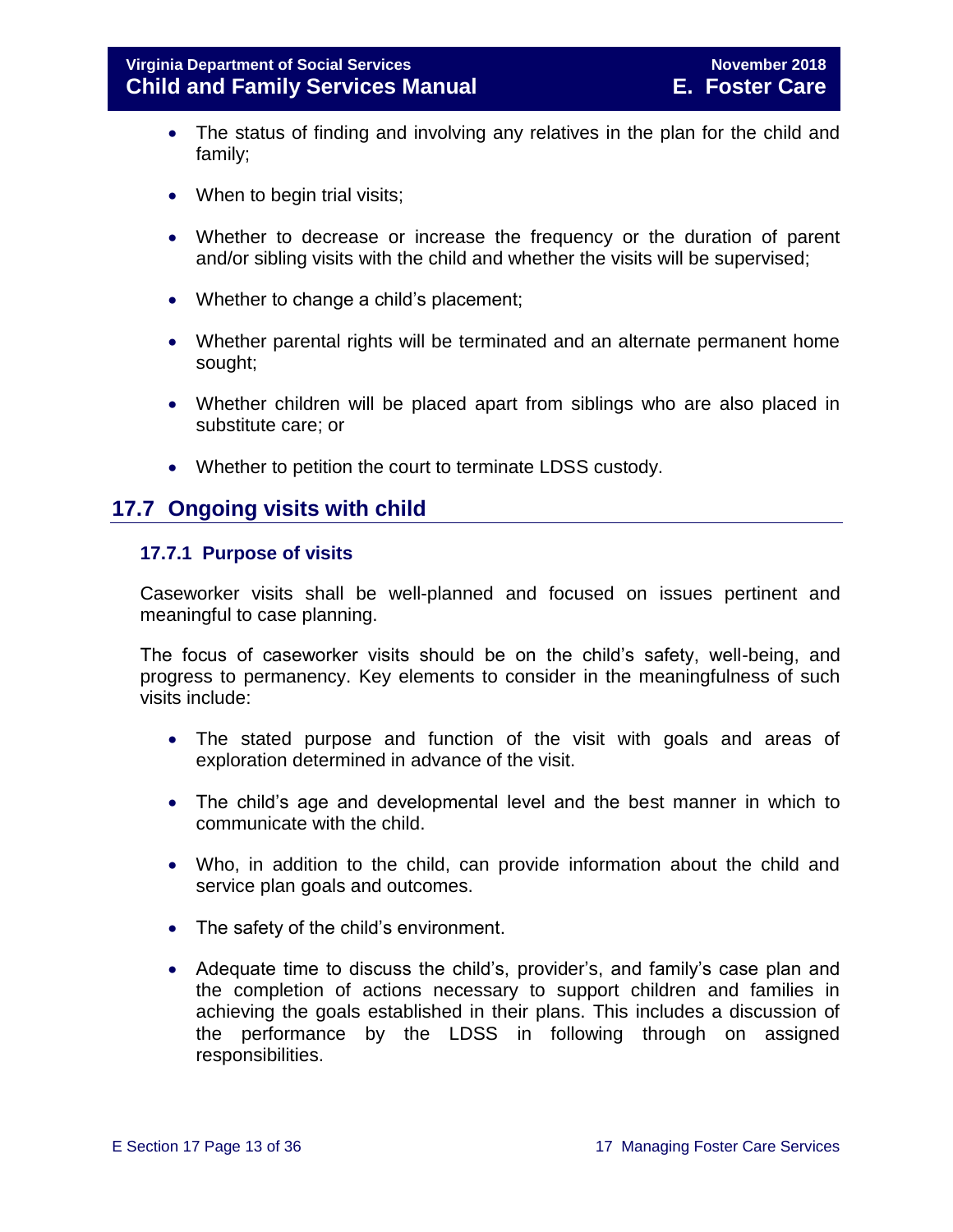Examining changes in the child's, provider's, and family's circumstances on an ongoing basis.

See Home Visit [Guidance Tool](http://spark.dss.virginia.gov/divisions/dfs/fc/forms.cgi) on the forms page in SPARK.

#### <span id="page-13-0"></span>**17.7.2 Approved caseworkers**

All children in foster care shall have a monthly face-to-face contact with an approved caseworker. The following individuals are considered approved caseworkers for the purpose of these contacts:

- The primary LDSS service worker.
- Other service workers (e.g., the supervisor, chief of services, LDSS director when appropriate) who attend case planning staffings for the child on an ongoing basis and are known by the child either through attendance at service planning meetings, family team meetings, or through other meetings, court, or administrative hearings or conferences.
- Case aides, volunteers, and Bachelor or Master's level student interns as long as they meet the criteria in the preceding bullet and are specifically assigned to provide ongoing assistance in a particular case.
- Children's Services Act (CSA) Coordinators may be considered caseworkers for the purpose of conducting face-to-face contacts.
- The workers in the agency in the receiving state authorized by the Interstate Compact to provide supervision for a child placed outside Virginia with relatives, in a foster home, or an adoptive home.

#### <span id="page-13-1"></span>**17.7.3 Individuals not approved as caseworkers**

The following individuals may NOT be considered caseworkers for the purpose of conducting face-to-face contacts:

- Service workers who do not have the level of familiarity with the child and his plan for permanency as described above.
- Individuals (e.g., case aides, volunteers, student interns) providing general assistance (e.g., transporting clients, data entry, helping parents in job searches, assisting in preparing case materials for referral).
- Licensed Child Placing Agency or children's residential services staff.
- Court-Appointed Special Advocates.
- Other Family Assessment and Planning Team members.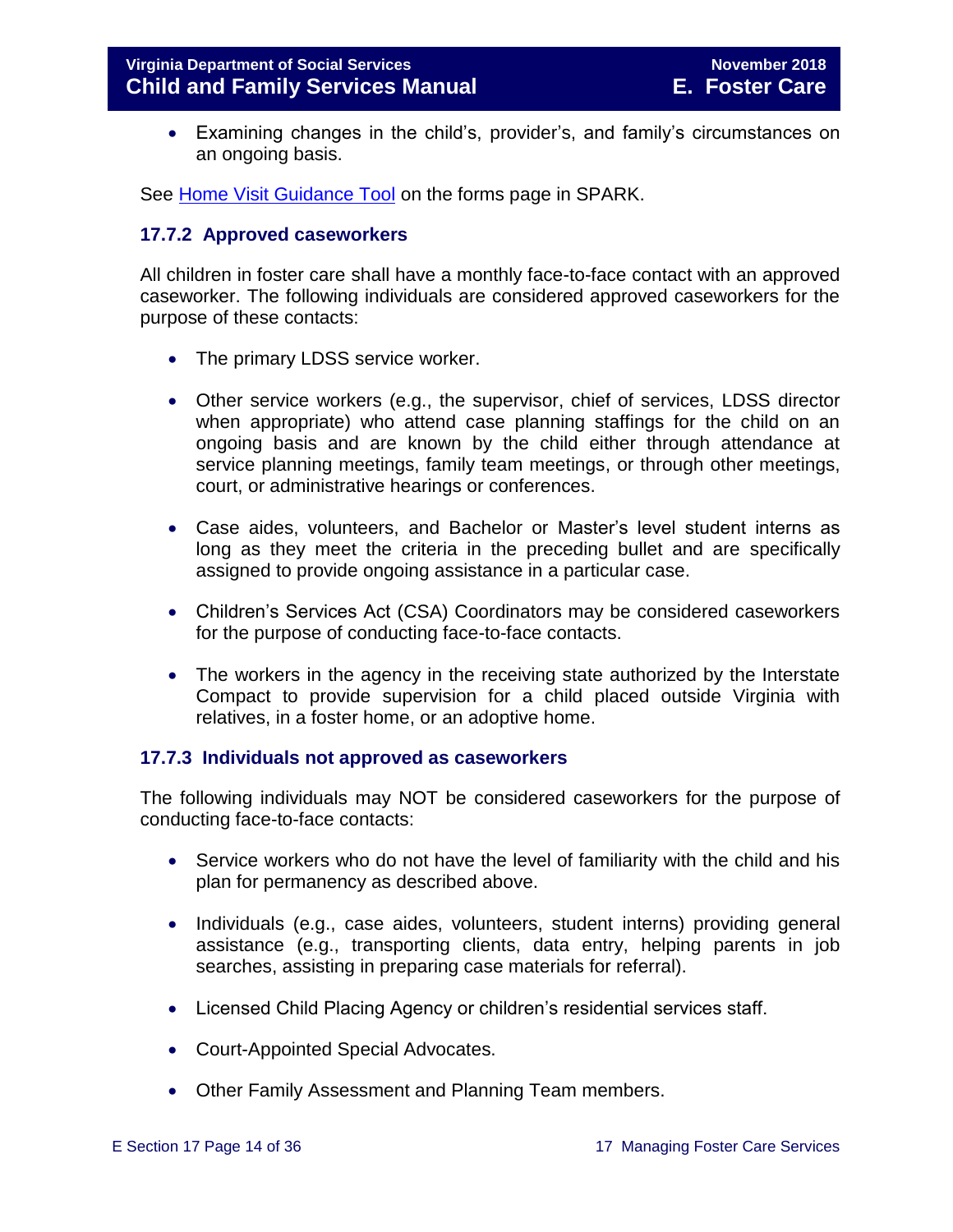#### <span id="page-14-0"></span>**17.7.4 Frequency of visits**

#### **17.7.4.1 In-state visits with child under age 18 and young adults over 18 in the Fostering Futures Program**

A caseworker shall have a monthly face-to-face visit with the child, including those youth in independent living arrangements, in the child's home or placement if the youth is under age 18. A caseworker shall also have a monthly face-to-face visit with the young adult who is over the age of 18 and in the Fostering Futures Program. When courtesy supervision is provided by another agency, that agency is responsible for the face-to-face visits.

#### **17.7.4.2 Visits and contacts with youth 18-21 who turned 18 prior to July 1, 2016**

If the youth is age 18 and over, there shall be face-to-face visits between the youth and the LDSS caseworker preferably monthly but at least quarterly. At least once every three months the visit shall be in the residence of the child. The needs of the youth should determine the frequency of visits beyond the minimum requirements.

Some type of contact with the youth age 18 and over, such as a phone call or email, shall be made on a monthly basis.

#### **17.7.4.3 Out-of-state visits**

A caseworker shall have a face-to-face visit with the child in an out-of-state placement at least monthly where more than half of the visits occur in the child's place of residence.

Ongoing visits with a child placed outside Virginia with relatives, in a foster home, or an adoptive home may be made by the agency in the receiving state authorized by the Interstate Compact to provide supervision.

*Caseworker visits for children placed out-of-state must begin when the child is placed pursuant to the approval of the placement by the ICPC office in the receiving state. It is the responsibility of the sending state to provide the receiving state with the Form 100B, documenting the date of the child's placement with the approved resource. Supervision shall be initiated promptly upon the receiving state agency's receipt of the 100B. However, in accordance with [ICPC Regulation NO. 11,](http://spark.dss.virginia.gov/divisions/dfs/iii/files/icpc/guidance_procedures/regulation11adoptedat2010.pdfhttp:/spark.dss.virginia.gov/divisions/dfs/iii/files/icpc/guidance_procedures/regulation11adoptedat2010.pdf) the receiving state can and should begin supervision prior to the receipt of the 100B if the receiving state has been informed by other means that the child has been placed.* 

ICPC does not apply to young adults over the age of 18. Please see [section](file://///Vaultcelerra.co.dss.state.va.us/Workgroup/Family_Services/DFS%20Child%20and%20Family%20Services%20Manual/E.%20Foster%20Care/Foster%20Care%20June%202017/Section_14B%20Fostering%20Futures.docx)  [14B](file://///Vaultcelerra.co.dss.state.va.us/Workgroup/Family_Services/DFS%20Child%20and%20Family%20Services%20Manual/E.%20Foster%20Care/Foster%20Care%20June%202017/Section_14B%20Fostering%20Futures.docx) for information regarding visitation with Fostering Futures participants who live out of state.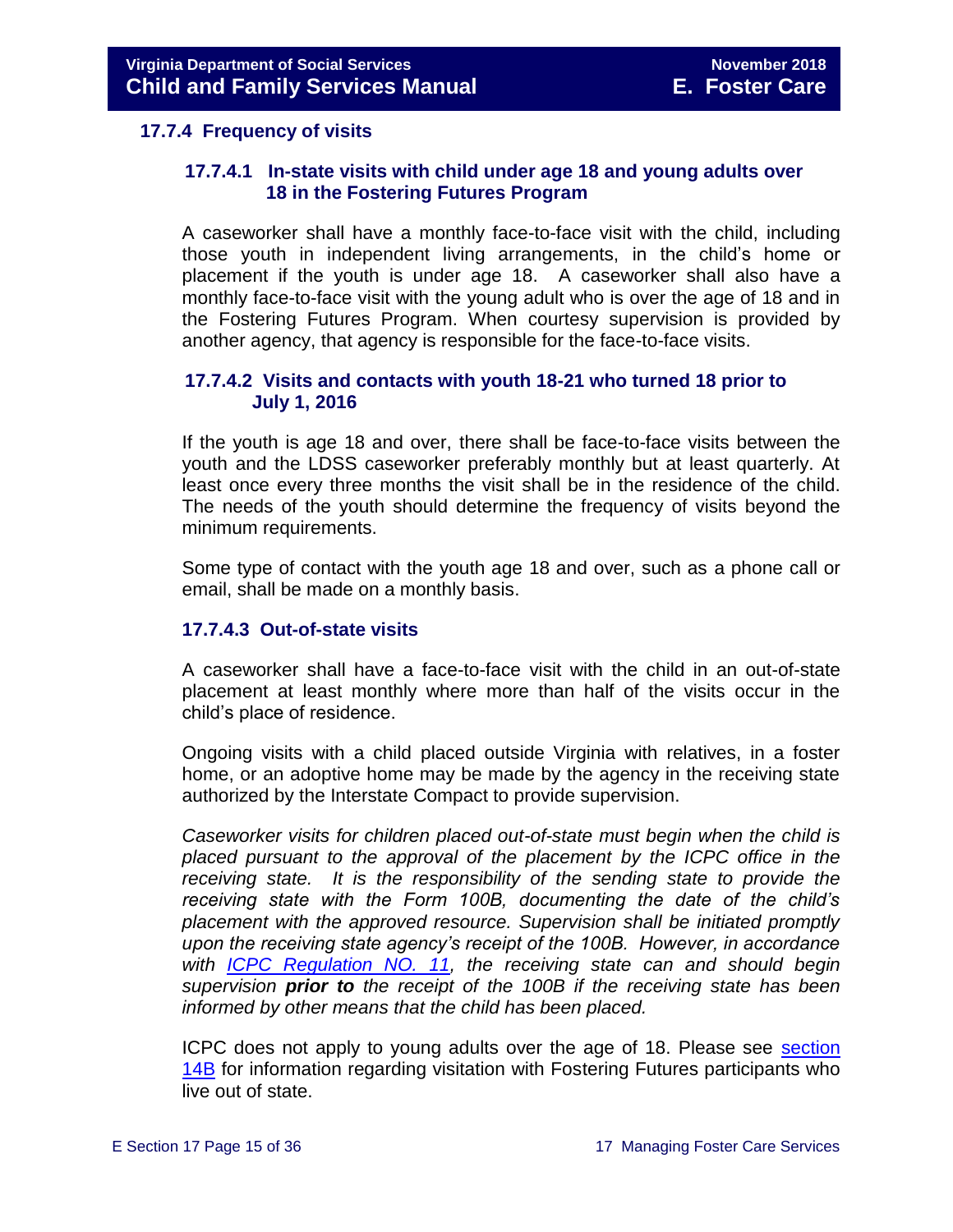See ICPC policy governing supervision of youth in out-of-state placements (Vol. [VII, Section III, Chapter](http://spark.dss.virginia.gov/divisions/dfs/iii/files/icpc/guidance_procedures/policy.pdf) E).

#### <span id="page-15-0"></span>**17.7.5 Criteria constituting a monthly face-to-face contact**

Monthly face-to-face contacts shall:

- Occur within each and every calendar month. If a child is seen twice in one calendar month (e.g., July 1 and July 31), but not in another calendar month (e.g., August), the child is not considered to have been seen each and every calendar month. As a result, the child remains in the overall count of children who should be visited but since he was not seen each and every calendar month, all face-to-face contacts made with this child are omitted from the overall state percentage of visits.
- Be face-to-face. Only contacts made where the caseworker actually sees the child in person may be counted and visits shall be well-planned, focused, and meaningful.
- Occur in the child's place of residence more than 50 percent of the time. "Place of residence" means where the child is placed or is living and includes:
	- o Foster homes.
	- o Group homes.
	- o Residential facilities.
	- $\circ$  The child's home when the child is on a trial home visit for the entire month.
	- $\circ$  May include a medical or psychiatric hospital when the child remains in the placement and care of the LDSS.
- *Include one-on-one time with the child. This provides the opportunity for the service worker to assess the child's safety, the opportunity for the child to share any concerns he may have, and for the child to be to provide input in his permanency plan.*

#### <span id="page-15-1"></span>**17.7.6 Visits with children in residential facilities**

Onsite monthly visits are required for children placed in residential facilities. When a child is placed out-of-state, arrangements may be made with a worker in the other state to conduct the visit. A worker shall have a face-to-face visit with the child,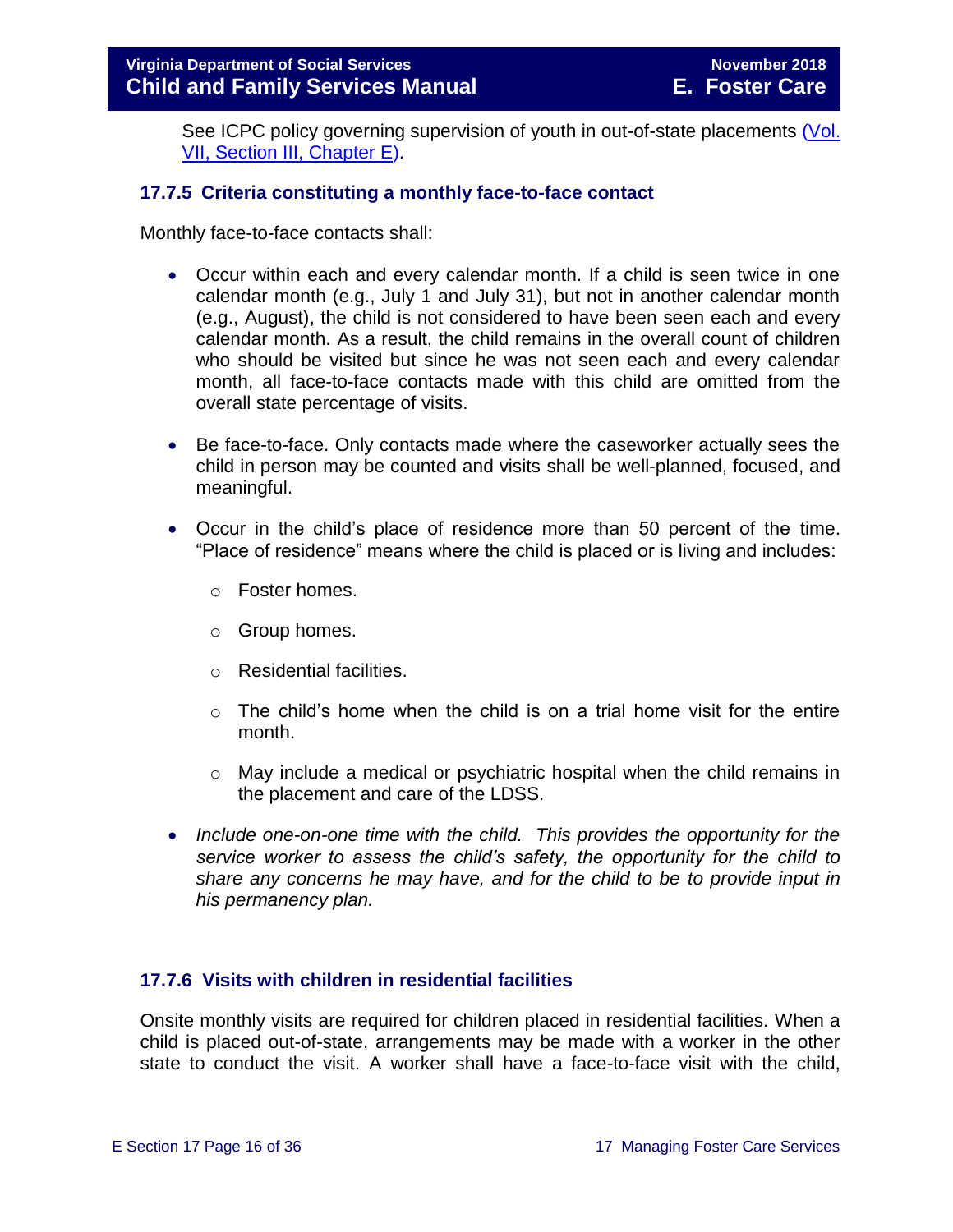including those youth in independent living situations, at least monthly. Over half of the visits shall occur in the child's place of residence.

If there is suspicion of a licensing violation in any Virginia public or private facility serving children, hospital, treatment, or rehabilitation center, the appropriate licensing authority should be notified. Website locations for the licensing authorities in Virginia are listed below:

- [Virginia Department of Behavioral Health and Development Services'](http://www.dbhds.virginia.gov/professionals-and-service-providers/licensing)  [Licensed Provider Search.](http://www.dbhds.virginia.gov/professionals-and-service-providers/licensing)
- [Board of Juvenile Justice's List of Regulated Residential Programs.](http://www.djj.virginia.gov/pages/about-djj/djj-board.htm)
- [VDSS' Search for A Children's Residential Facility.](http://www.dss.virginia.gov/facility/search/crf.cgi)

If the agency is located outside of Virginia, the appropriate state's Child Abuse Hotline can be found by contacting the Childhelp National Child Abuse Hotline at 1- 800-4-A-CHILD.

If a situation in an in-state or out-of-state facility warrants a child protective service abuse and neglect complaint, the complaint should be filed through normal reporting channels.

#### <span id="page-16-0"></span>**17.7.7 Recording caseworker contacts in OASIS**

Face-to-face contacts shall be entered into OASIS **immediately but no later than 30 days** following the contact. On the "Case/Collateral Contact Information" screen, service workers shall complete the following:

- In the "Type/Location" field, select the appropriate type of "Face-to-Face" contact that occurred. On the current OASIS Contact Types pick list, the following options are to be used:
	- o "Face-to-Face" (Child's Current Place of Residence) shall always be selected for all contacts that occur in the child's place of residence including the foster home, group home, residential facility, or independent living arrangement. No other selection from the pick list should be made if the contact occurred in the child's designated place of residence.
	- o "Face-to-Face" (Home) shall only be selected when the contact occurs in the child's home (i.e., the home where the child is to be reunified with the adults from whom he was removed) and only when the child is on a trial home visit.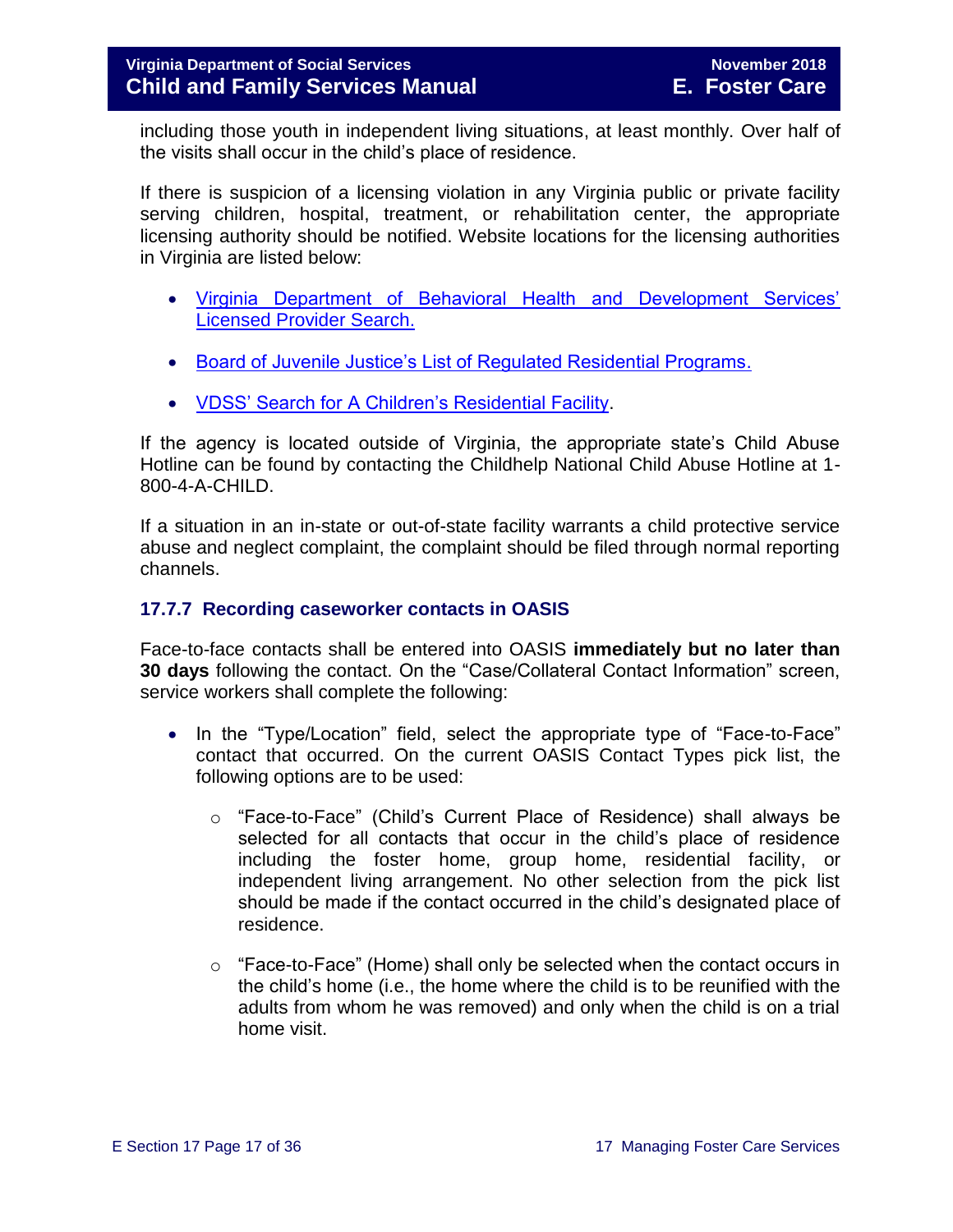- o "Face-to-Face" (Court), "Face-to-Face" (DSS office), "Face-to-Face" (Child Care Provider), "Face-to-Face" (School) shall be selected when appropriate.
- o "Face-to-Face" (Residential Facility) shall only be selected if the worker contact occurs with the child while the child is on a pre-placement visit to the residential or group home site.
- o "Face-to-Face" (Other) should ONLY be selected when the place of the visit is not already included in the items noted above (e.g., contact at the Virginia Youth Advisory Council conference; contact at a friend's house).
- Complete the date and time of the contact.
- Under "Purpose," select "worker visit" along with any other pick list item that applies.
- In the "Comments" text field, summarize the information necessary to communicate that the contact was meaningful. Information specific to the child's safety, well-being, and efforts to achieve permanency should be included in the comments section.

 *Thirty days following implementation of the mobility application, the service worker will be required to enter and update all case narrative and data in OASIS within five (5) business days moving forward.* 

#### <span id="page-17-0"></span>**17.8 Child Protective Services (CPS) reporting**

#### <span id="page-17-1"></span>**17.8.1 Responsibility to report**

Any person employed in a LDSS who suspects a child has been abused or neglected in a foster care placement shall report the matter immediately to the LDSS where the child resides or the state's Child Protective Services hotline at 1-800-552- 7096 (§ [63.2-1509\)](http://law.lis.virginia.gov/vacode/63.2-1509/).

The Code of Virginia requires that any person 18 years of age or older associated with or employed by a public or private organization responsible for the care, custody or control of children shall be a mandated reporter of suspected child abuse or neglect. This includes all foster and adoptive, and respite families.

#### <span id="page-17-2"></span>**17.8.2 Investigating the CPS report**

A CPS worker in the locality which assumes jurisdiction of a valid report shall be responsible for conducting the investigation. The foster care service worker shall cooperate with the CPS investigation and be kept informed and involved in any decision to remove the child. The LDSS holding custody or having placed the child, if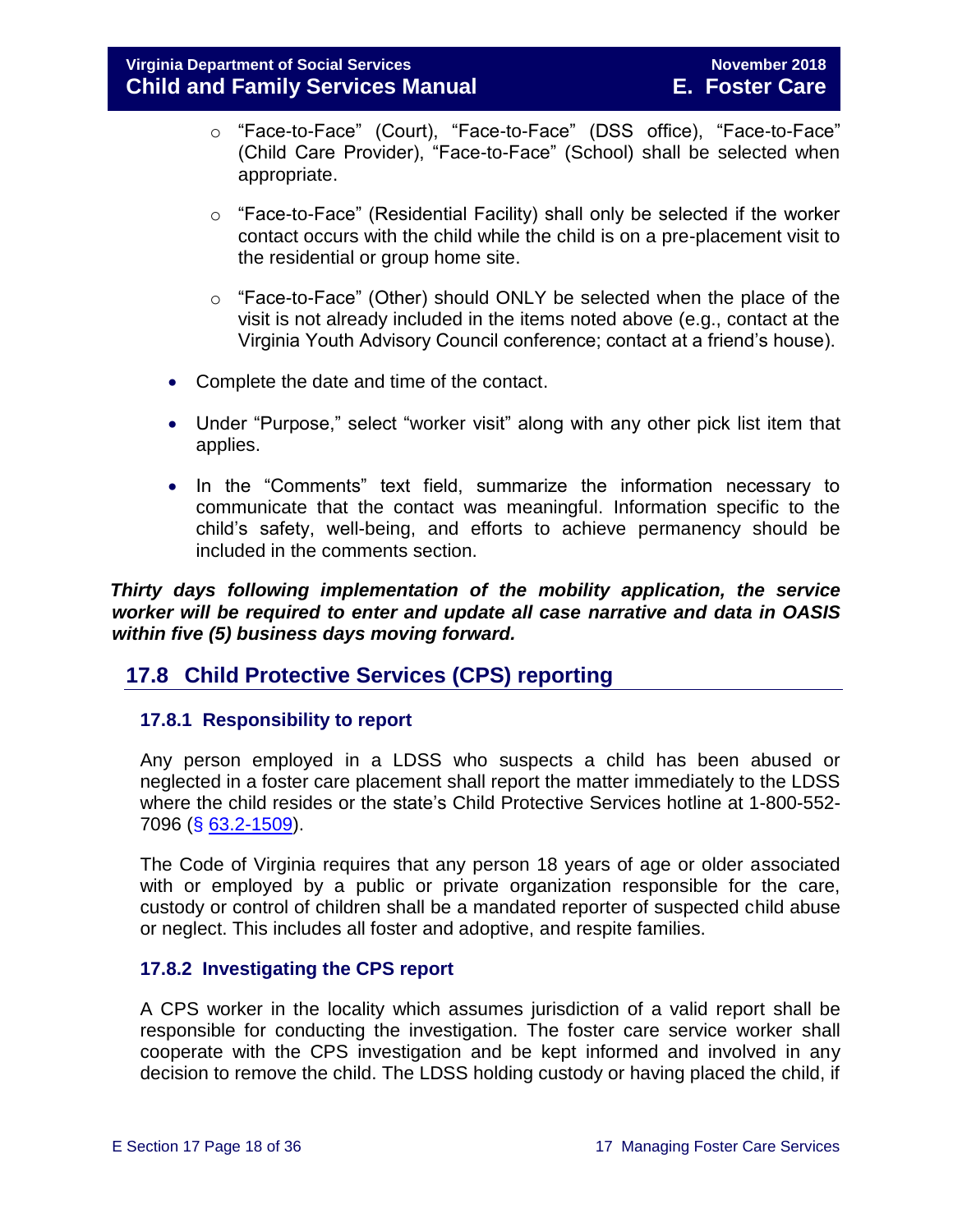different from the agency of the child's residence, shall be notified of the report of abuse or neglect.

#### <span id="page-18-0"></span>**17.9 Working with birth parents**

The relationship and frequency of direct contact between the service worker and the family plays a critical role in achieving timely permanence for the child. Keeping the same service worker involved with the family over time, whenever possible, helps provide stability and continuity in services for the child and family.

Service workers should establish frequent and regular face-to-face contacts with birth parents to build a trusting relationship that can serve to facilitate progress and support of the parent in achieving the goals for the child and family. Visits should be no less than monthly. Weekly visits should be made with the removal or reunification parent(s) if the goal is return to home. Telephone contacts, emails, and other forms of indirect contact also serve to strengthen the worker-parent relationship.

These contacts afford an opportunity for the service worker to:

- Discuss the child and family's progress regarding the service plan goals.
- Discuss the parents' goals and plans for the child returning home.
- Address any barriers or challenges to reunification.
- Develop additional plans for how the parents will access and use other support systems once the child returns home.

#### <span id="page-18-1"></span>**17.10 Working with foster parents and providers**

As team members, foster parents and providers:

- Should be contacted as often as needed but at least monthly.
- Shall participate in conferences related to service planning for a child in the home or placement.
- Shall be given *all reasonably ascertainable background, medical, and psychological records of the child including information as to whether the child was the subject of an investigation as the perpetrator of sexual abuse [\(§ 63.2-](https://law.lis.virginia.gov/vacode/title63.2/chapter9/section63.2-900/) [900\)](https://law.lis.virginia.gov/vacode/title63.2/chapter9/section63.2-900/),* and shall keep this information confidential. They shall be given the Foster Care Plan, including Part B, and educational and medical information about the child.
- Shall be asked to gather mementoes (report cards, pictures, awards, etc.) that will go with the child when he leaves or may be utilized in preparation of a life book. Life Books help children and youth develop and sustain a culturally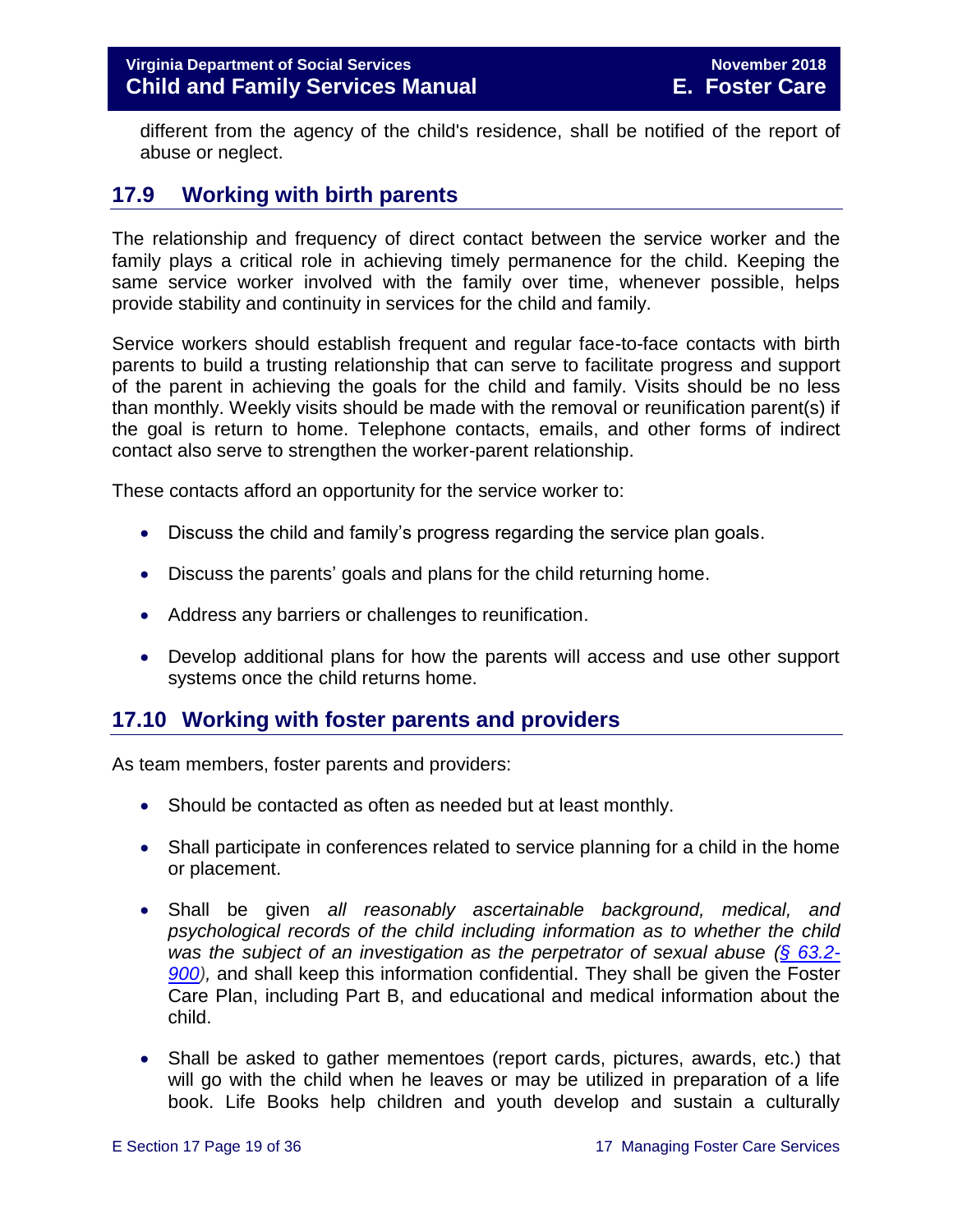sensitive, positive identity through identifying, maintaining, and building a history of memories and connections. All children and youth should have a life book that belongs to them and accompanies them through the course of their involvement in foster care. See [Section](file://///Vaultcelerra.co.dss.state.va.us/Workgroup/Family_Services/DFS%20Child%20and%20Family%20Services%20Manual/E.%20Foster%20Care/Foster%20Care%20June%202017/section_9_achieving_permanency_goal_adoption%20draft.docx) 9.6.3 for information on life books, including best practice guidance on creating and maintaining life books.

• Shall be given notice, whenever possible, as specified in family foster care placement agreement, when a change in placement is to occur.

#### <span id="page-19-0"></span>**17.11 Referring children to Family Assessment and Planning Team (FAPT)**

When serving as case manager for a FAPT case, the service worker is responsible for:

- Providing information to the FAPT to be used in updating and revising the Individual Family Service Plan (IFSP) and/or the Foster Care Plan.
- Notifying the child, birth parent(s), family members, and foster parents in advance of the location and time for all FAPT meetings, as appropriate.
- Engaging the child, family, and foster and adoptive parents in the FAPT process to help assess, plan, and implement services. These individuals have the right and should be encouraged and supported to either speak at the meetings or submit written recommendations. The FAPT shall consider their opinions in developing the service plan.
- Participating in all FAPT reviews, and encouraging the parent(s) to participate in FAPT reviews.
- Complying with local and state CSA policies and procedures.

#### <span id="page-19-1"></span>**17.12 Missing children or youth from foster care**

Child welfare is charged with ensuring that children exit foster care to a safe, permanent family. This charge is supported by an agency's capacity to manage instances in which children and youth in the agency's custody may be missing or runaway from a foster care placement. Missing foster care children/youth may be defined as those who have either left voluntarily (runaways) or involuntary (abduction or lost), and cannot be accounted for by the agency responsible for their care and placement.

Each LDSS should have a plan specific to their community and in collaboration with local law enforcement utilizing the recommendations in this section. (See the [National](http://www.missingkids.com/MissingChild)  [Center for Missing and Exploited Children](http://www.missingkids.com/MissingChild) and its [checklist](http://www.missingkids.com/Publications/NC198) of actions to take in the initial stages of a missing child or youth.)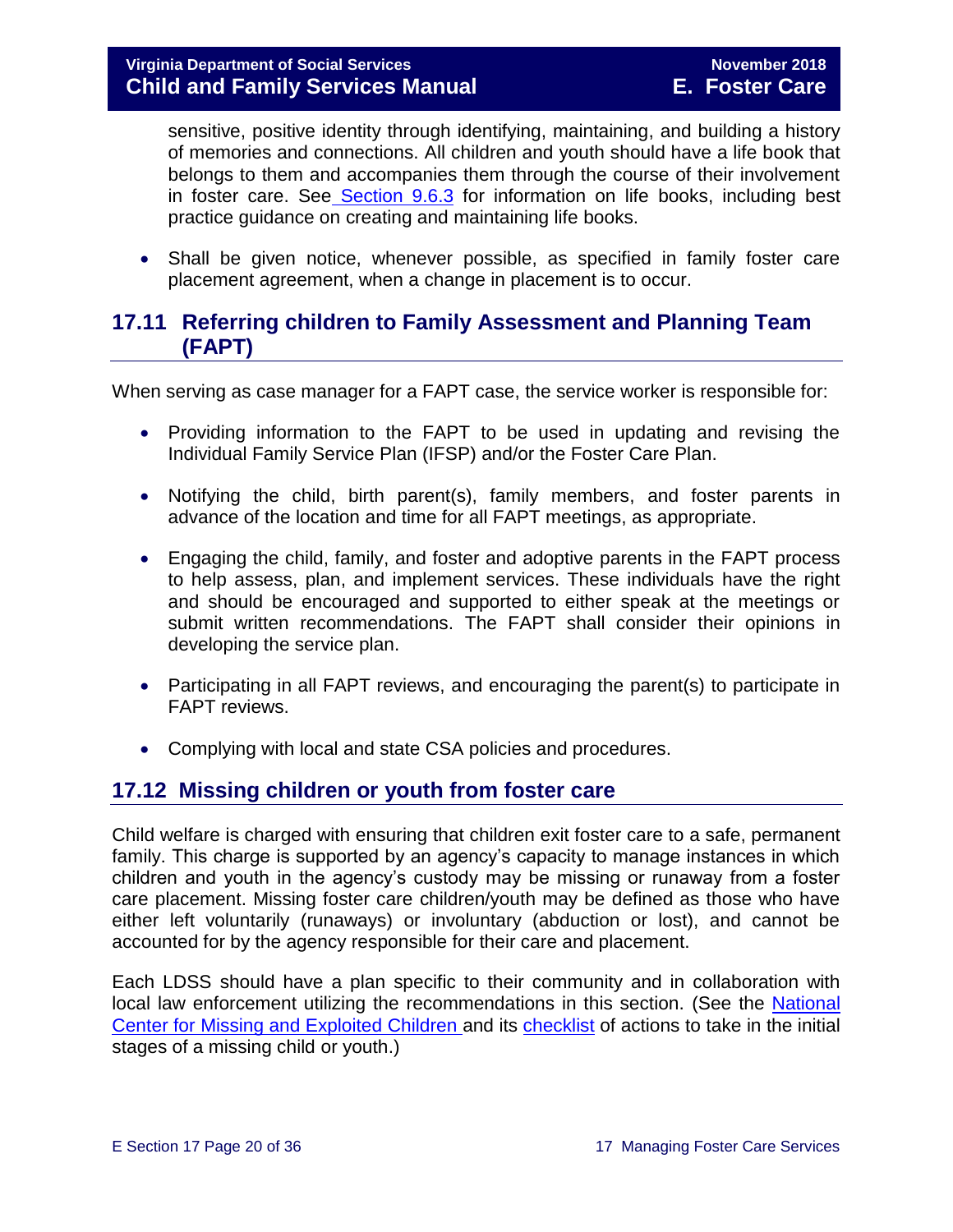<span id="page-20-0"></span>All activities undertaken to locate children and youth missing from foster care should be clearly and completely documented in OASIS.

#### **17.12.1 Notification to law enforcement and the National Center for Missing and Exploited Children**

The LDSS shall provide immediate verbal notification to the appropriate local law enforcement agency and National Center for Missing and Exploited Children (NCMEC) within 24 hours upon receiving information on any child that is missing or who is running from care. The LDSS should follow up by sending subsequent written notification within 48 hours or as required by law enforcement protocol. The LDSS should ask law enforcement to enter information about the child into the FBI's National Crime Information Center (NCIC) database which includes information on missing persons.

Once a report is filed with law enforcement, the LDSS shall contact the NCMEC at 1- 800-843-5678. NCMEC can only accept reports from the legal guardian. See section 17.12 for additional information regarding required activities during the initial stages of a missing child or youth.

Information to be shared with law enforcement and the NCMEC (as appropriate) includes:

- Biographical information and photographs.
- Names and addresses of friends, relatives, present and former foster parents and placement staff, and acquaintances.
- Suspected destinations.
- Prior disappearances and outcome.

Other information regarding special circumstances that should be highlighted in communications with law enforcement officials may include, but are not limited to:

- Child younger than 13 years of age.
- Child or youth intellectually disabled.
- Child or youth that is drug dependent, including prescribed medication and/or illegal substances and if the dependency is life-threatening.
- Child or youth missing more than 24 hours before being reported to law enforcement.
- Child or youth believed to be in a life-threatening situation.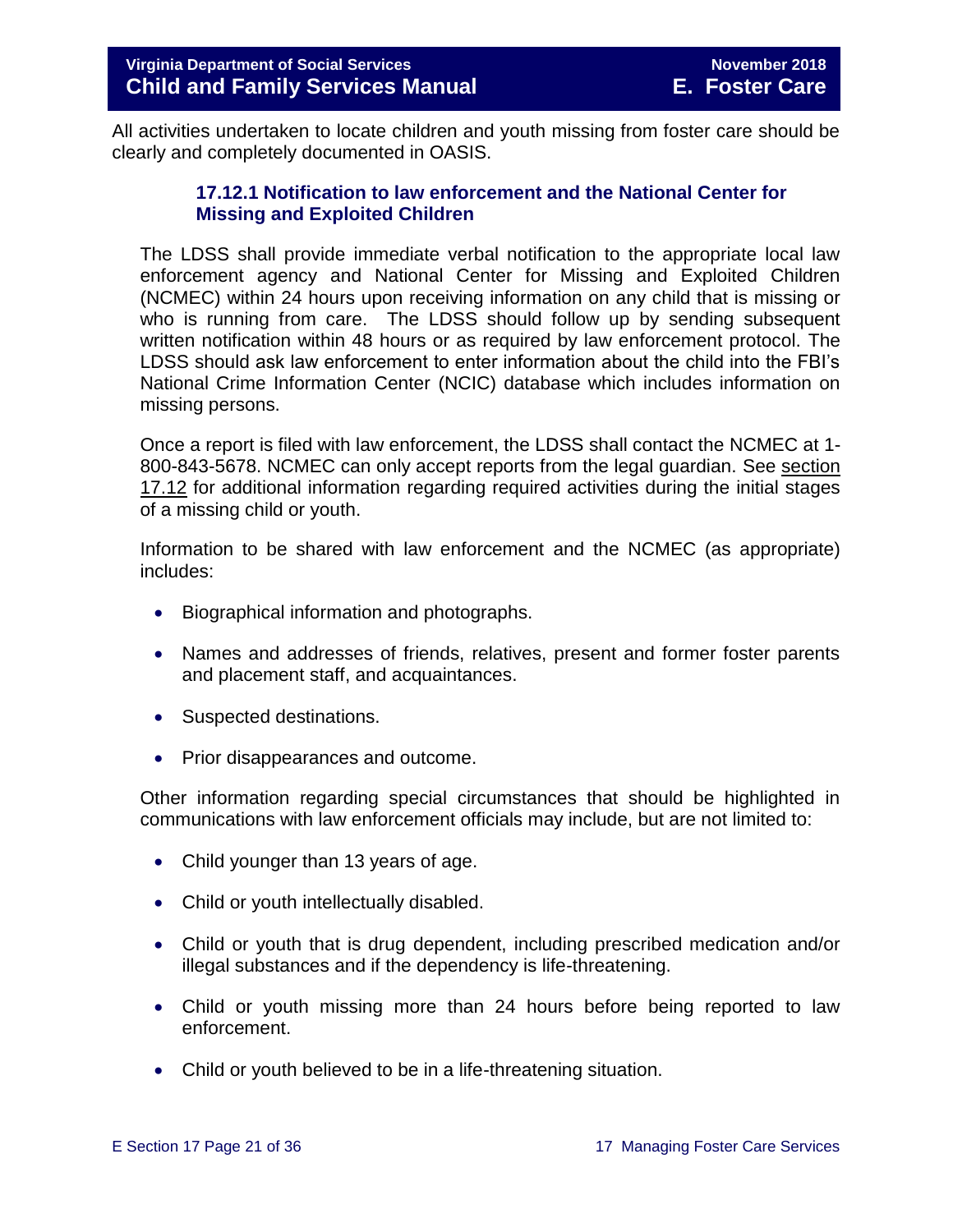- Child or youth believed to be in the company of adults who may endanger his safety.
- Other circumstances involved in the disappearance that would cause a reasonable person to conclude that the child or youth may be considered "at imminent risk".

If the worker believes that a child or youth has unwillingly left the foster care placement or has been removed by an unauthorized person, the worker should request that the child be placed on the Amber Alert System when making the report to law enforcement. The local law enforcement officials will determine if Amber Alert criteria are met and will activate the network when appropriate.

#### <span id="page-21-0"></span>**17.12.2 Notification to other key partners**

When a child or youth has runaway or is discovered to be missing from the foster care placement and the child or youth's whereabouts are unknown, the service worker should provide:

- Immediate verbal notification to:
	- o The parents unless the parents cannot be found or have had their parental rights terminated.
	- $\circ$  The child's or youth's guardian ad litem (GAL).
- Notification within 24 hours, or as soon as possible, of the disappearance to:
	- o Family members.
	- o Service providers.
	- o Other appropriate persons.

The service worker should discuss with all parties the collaborative efforts they can all take to locate the child or youth.

#### <span id="page-21-1"></span>**17.12.3 Continued efforts to locate**

The service worker shall continue to make efforts to locate the child or youth each month that the child or youth remains missing or on runaway status. See the [NCMEC](http://www.missingkids.com/MissingChild) and its [checklist](http://www.missingkids.com/Publications/NC198) of actions to take in the initial stages of a missing child or youth. Youth usually run from or to something. Data shows most youth run to friends, family, or the streets. It is very important to know who and how to contact their friends or family. It is also very important to be aware of the youth's hangouts and activities.

Efforts to locate the child or youth shall include, but are not limited to, contacting: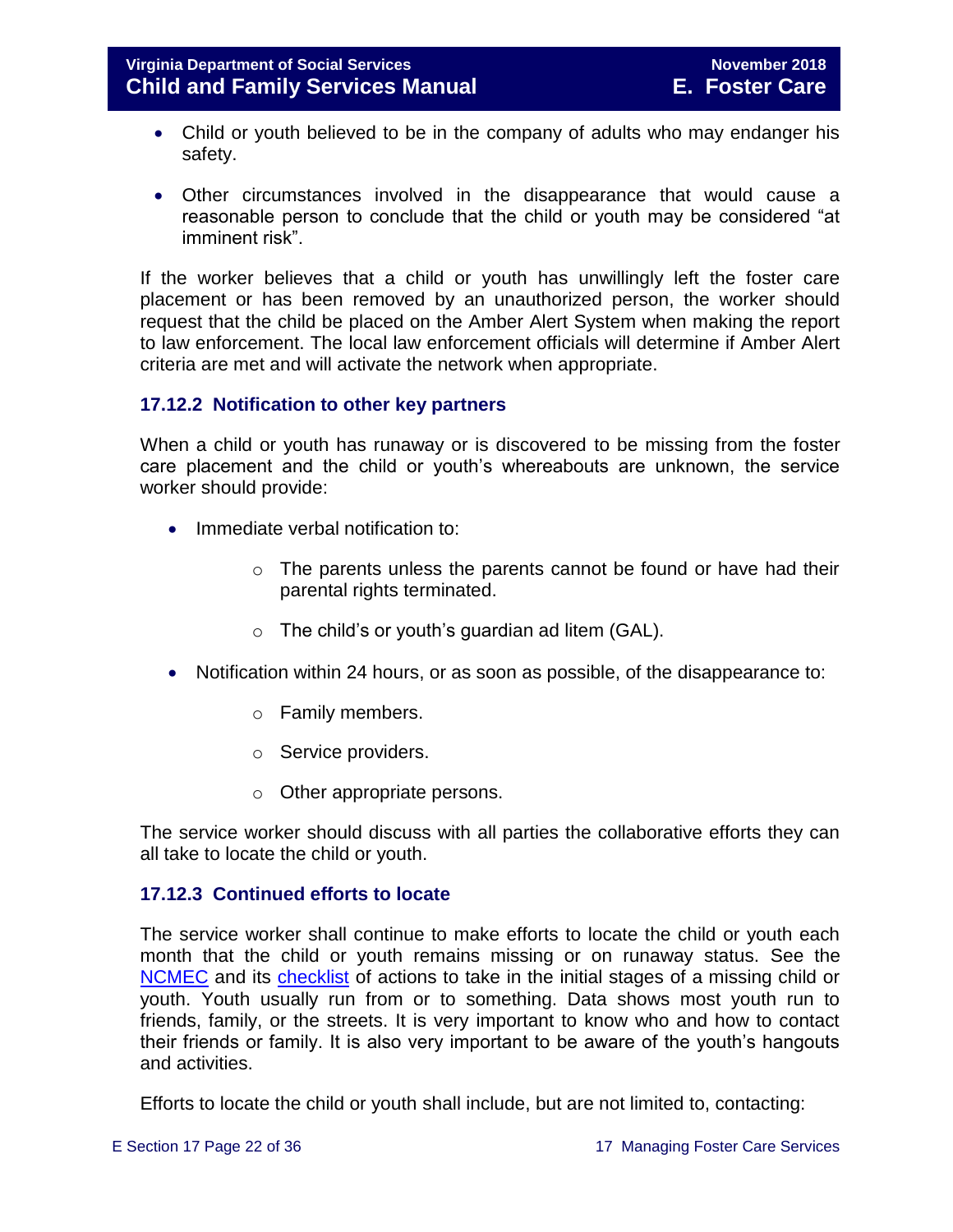- Law enforcement.
- Birth parents, family members, and relatives.
- Former caregivers.
- Other agencies that may be providing services.
- The [National Center for Missing and Exploited Children](http://www.missingkids.com/MissingChild) at 1-800-843-5678.

Efforts should also be made to track the child or youth's activities via Facebook or other social media sites. It will be necessary to work with the police or the National Center for Missing and Exploited Children to obtain access to restricted pages.

The case of a missing child or youth should be staffed on a quarterly basis with a supervisor to ensure that efforts made to locate the child or youth have been sufficient and no other actions are needed.

When information regarding the possible location of a missing child or youth is received, the service worker should staff immediately with a supervisor to assess the most appropriate course of action to secure the child's safety.

All activities taken to locate children and youth missing from foster care should be clearly and completely documented in OASIS.

#### <span id="page-22-0"></span>**17.12.4 When missing child or youth returns**

When the child returns to the foster care placement after being reported to law enforcement as a runaway or missing person, the service worker should ensure that appropriate law enforcement are notified immediately, but no later than 24 hours after the service worker was notified, of the child or youth's return. When the child or youth had been placed on the Amber Alert system, the service should notify law enforcement within one hour of the child or youth's return, consistent with the protocol established by local law enforcement.

Parents and the GAL should be notified as soon as possible after the service worker has been notified of the child's return.

Other parties notified of the runaway or missing status of the child should be notified of the child or youth's return within 24 hours but no later than 48 hours of the child or youth's return.

#### <span id="page-22-1"></span>**17.12.5 Discussing run away episode with child or youth**

Engaging the youth is essential when they return. It is important for the youth to feel welcome, supported, and cared about. Their immediate needs should be met. The worker should always talk to a youth about a run episode. The main focus of the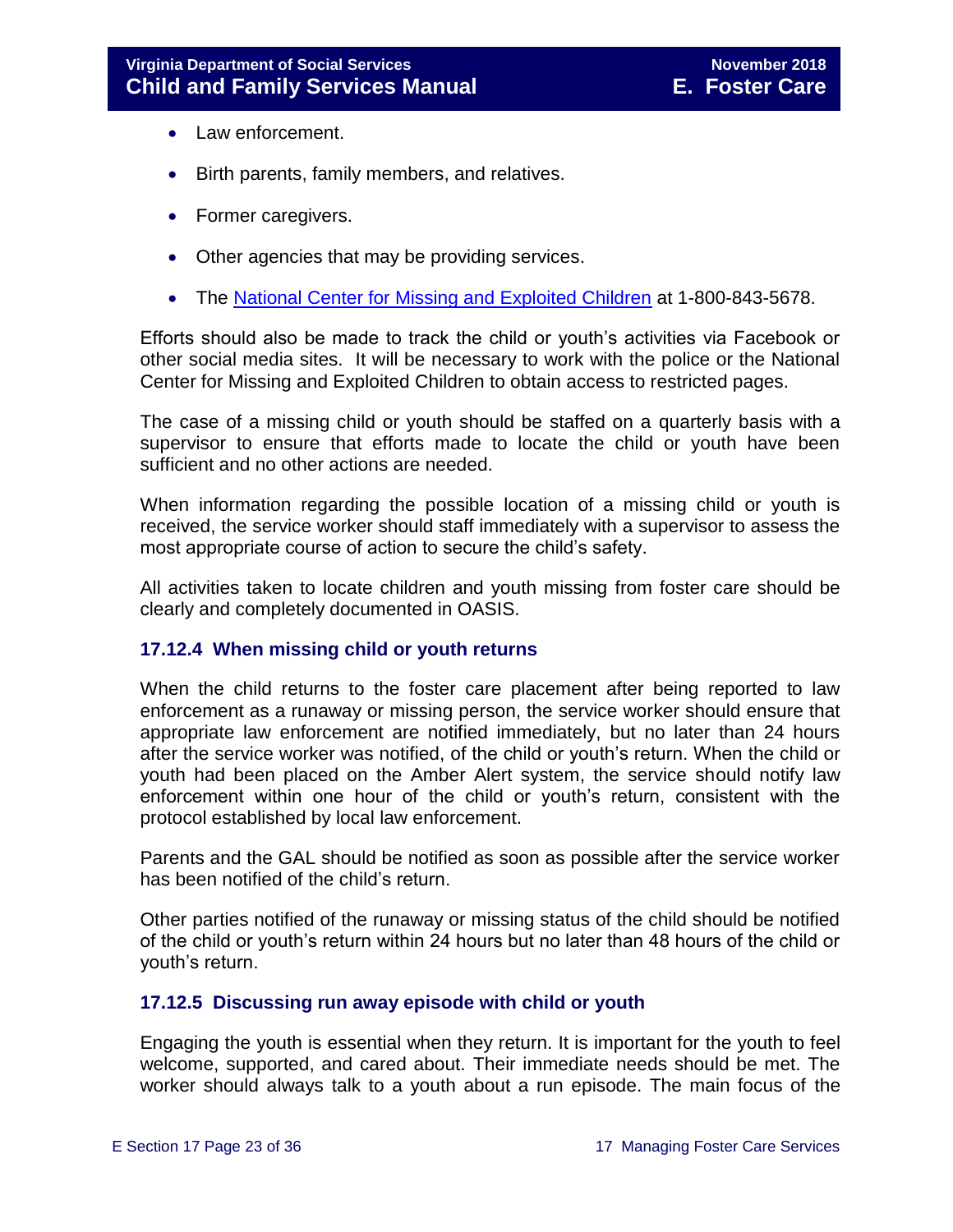discussion is to determine if the youth is okay and to gather enough information to develop a plan to help the youth not to want to run in the future. Remember to focus on a solution and be nurturing. The information obtained in this process may prevent a future run and help the service worker develop targeted information.

Some questions to ask may include:

- Are you ok?
- Do you need any supports, services, medical attention?
- What do you need right now to feel safe?
- Is there anything I can do to make it easier to stay?
- Was there anything that would have changed your mind to keep from running?
- What did you hope to happen when you left?
- Did you have a plan on how to take care of yourself and did it work out?
	- o This question may help lead to where they ran to, what they did, who they contacted, and what happened to them on the run
- What made you decide to return?
- What are your plans for the future?
- What do you want to see happen in the next 3 months?

Note: If a youth runs to see biological family, assess current safety issues, and consider placement with family or increase family visits.

The Preventing Sex Trafficking and Strengthening Families Act [\(P.L. 113-183\)](https://www.congress.gov/113/plaws/publ183/PLAW-113publ183.pdf) also requires that the child be screened to determine if he/she is a possible victim of sex trafficking. See [Section 12.5.1](file://///Vaultcelerra.co.dss.state.va.us/Workgroup/Family_Services/DFS%20Child%20and%20Family%20Services%20Manual/E.%20Foster%20Care/Foster%20Care%20June%202017/section_12_identifying_services_to_be_provided.draft.docx) for additional information on resources and tools to be used when screening a child for sex trafficking. Additionally, LDSS shall report within 24 hours to law enforcement after receiving information on a child or youth who has been identified as being a sex trafficking victim.

#### <span id="page-23-0"></span>**17.12.6 Documentation**

The LDSS shall clearly and completely document all activities taken to locate children and youth missing from foster care in OASIS. The service worker shall also document in OASIS whether the youth is a known victim of sex trafficking either prior to or while in foster care. Documentation shall include: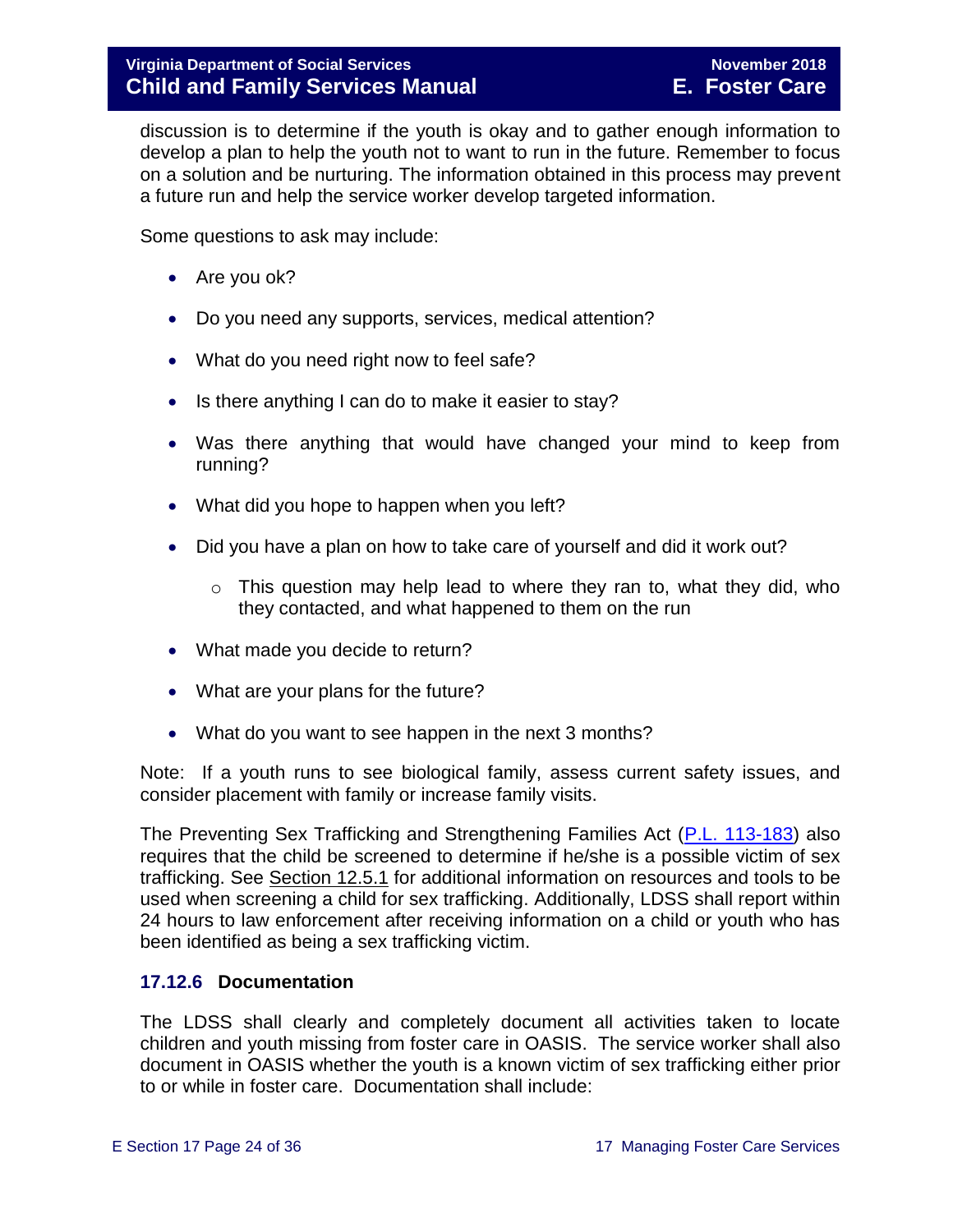- Efforts made to locate the child or youth, as well as any tasks or actions assigned through case staffing with the supervisor.
- All continuing efforts to locate the child in collaboration with law enforcement, family members, GAL, [NCMEC,](http://www.missingkids.com/MissingChild) and other appropriate persons.
- Efforts made to persuade the youth to return to foster care, if a youth is located and refuses to return.
- Discussions with the child or youth after a return to care so that this information may be used to prevent another run episode.
- Indication as to whether the youth is a known victim of sex trafficking prior to or while in foster care.

#### <span id="page-24-0"></span>**17.12.7 Resources**

• The [National Runaway Safeline](http://www.1800runaway.org/) (formerly known as the National Runaway Switchboard) was established in 1971 and serves as the federally designated national communication system for runaway and homeless youth. Services are provided through funding from the Family and Youth Services Bureau in the Administration for Children and Families, U.S. Department of Health and Human Services and private funders.

Services offered by NRS include:

- $\circ$  1-800-RUNAWAY crisis hotline is available 24-hours a day throughout the United States and its territories, including Puerto Rico, the U.S. Virgin Islands, and Guam.
- $\circ$  Information and Referrals which is a database of more than 13,000 youth and family resources such as counseling, shelter services, and alcohol/drug services.
- o Conference calls assisting the youth in contacting family or services.
- o Message services for youth who want to relay messages to parent/guardians or the parent/guardian may leave messages for the youth.
- o Let's Talk: a free runaway prevention curriculum for teenagers, families and those that support them.
- o Home Free: a service in partnership with Greyhound Lines, Inc. to help reunite runaway youth with family or guardians by providing a free bus ticket home.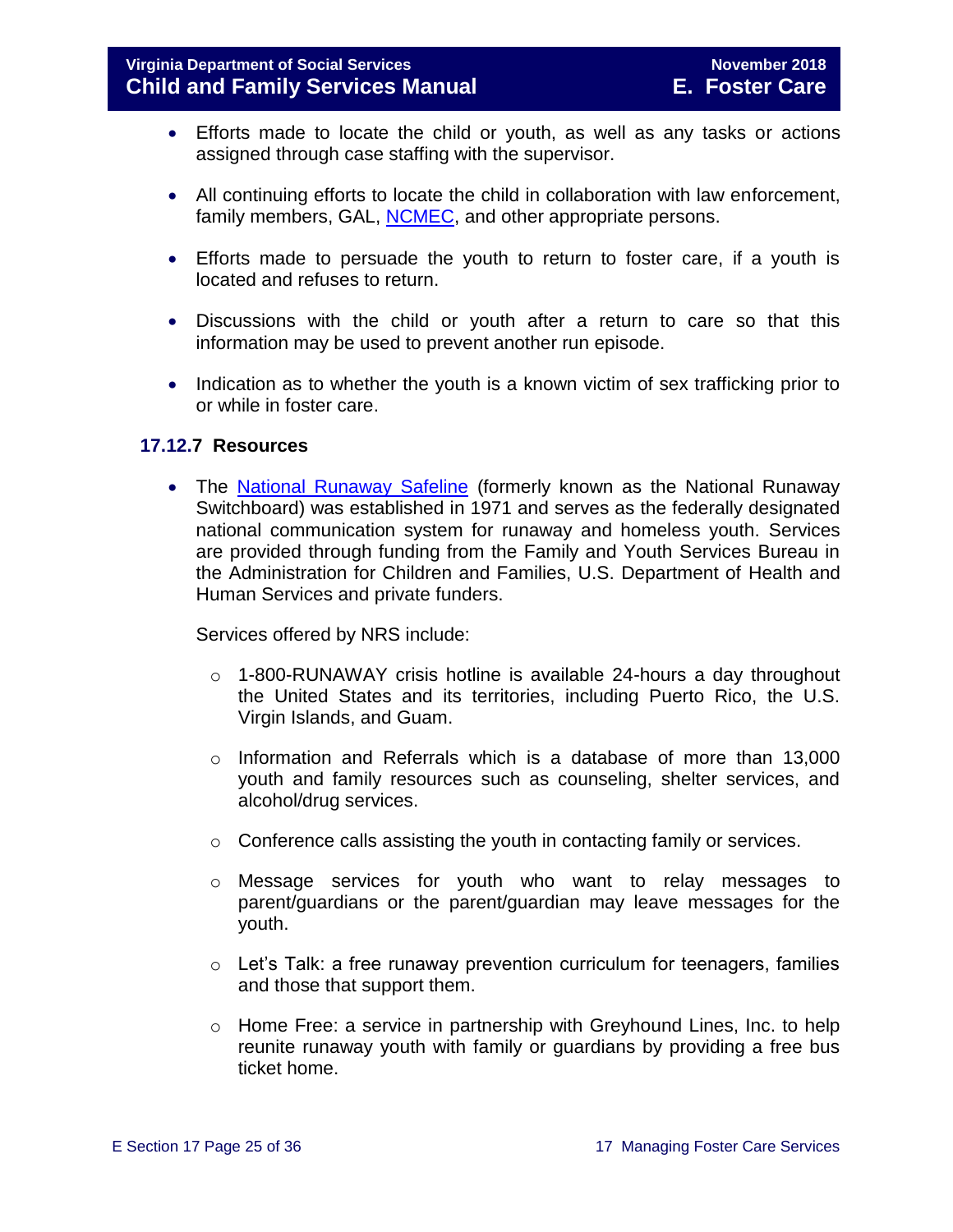- The [National Center for Missing and Exploited Children](http://www.missingkids.com/MissingChild) (NCMEC) offers multiple resources, such as:
	- o Taking reports of missing children who have run away.
	- o [Checklist](http://www.missingkids.com/Publications/NC198) of actions to take in the initial stages of a missing child.
	- o Case management teams within the Critical and Runaway Unit that provide technical assistance to law enforcement and support the runaway's family. They will coordinate the creation and dissemination of posters to help generate leads. Information about the child must be entered in the FBI's National Crime Information Center to create a poster.
	- o Legal resources for runaway children.
	- o Appropriate referrals for families in crisis and needing emotional support to NCMEC's Family Advocacy Division and/or Team HOPE.
- [Virginia's Missing Children Clearinghouse](http://www.vsp.state.va.us/CJIS_VMEC.shtm) is administered through the Virginia Department of State Police. The Clearinghouse:
	- $\circ$  Links to all Virginia law enforcement agencies through the Virginia Criminal Information Network, the FBI, all U.S. police agencies through the National Crime Information Center, and all children's clearinghouses through computer hookups with NCMEC.
	- o Helps coordinate efforts between local, state, and federal agencies in recovering missing children.
	- o Provides tips on handling specific situations.

[Shared Hope International](http://sharedhope.org/what-we-do/) addresses human trafficking, including the foster care population

#### <span id="page-25-0"></span>*17.13 Working with Lesbian, Gay, Bi-sexual, Transgender, Questioning (LGBTQ) youth in foster care*

*According to the Williams Institute, approximately 7.2% of youth identify as lesbian, gay, bisexual, or queer, and 2.25% of youth identify as transgender. However, 19.1% of youth in foster care identify as LGBTQ. LGBTQ youth in care report experiencing significant discrimination related to their actual or perceived sexual orientation, gender identity and gender expression. All youth in foster care deserve to be treated with dignity and respect and be placed in an affirming environment that will support safety, permanency, and well-being. This is often more difficult for LGBTQ youth due to biases and discrimination among placement providers and service providers. These youth are at a significantly higher risk of harassment and violence than their peers. They have a*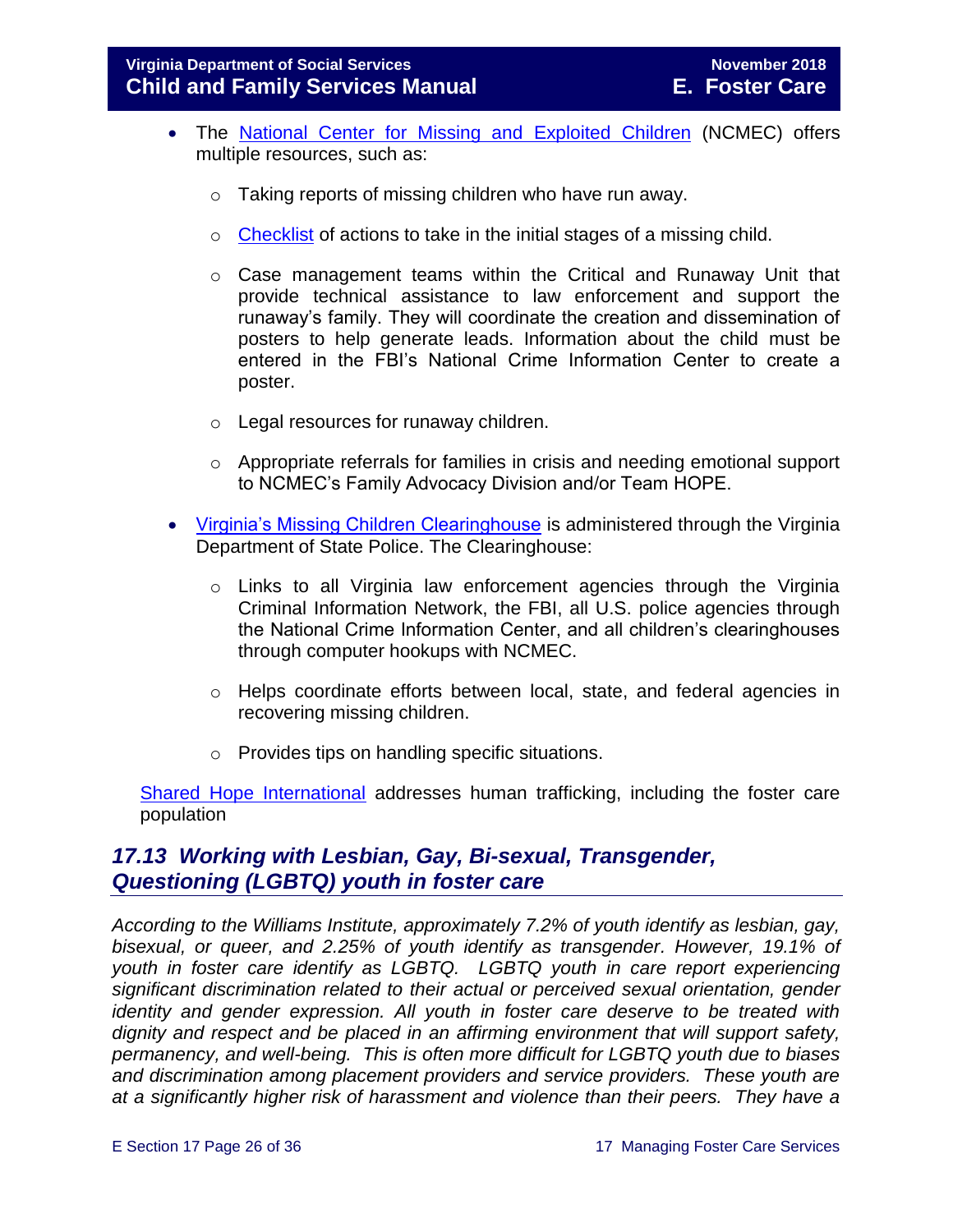*higher rate of suicide and placement instability. Service workers play an important role in ensuring that the needs of LGBTQ youth are consistently met. Service workers should:*

- *Explore own beliefs and practice affirming language.*
- *Be prepared to respond in a positive, supportive, and affirming manner should a youth disclose an LGBTQ identity.*
- *Avoid making assumptions about the youth's LGBTQ identity based on the youth's appearance or stereotypes.*
- *Empower youth by:*
	- *Consulting with the youth during the placement process to ensure that the team can work cohesively to identify a safe and affirming placement that will achieve permanency.*
	- *Permitting the youth to buy and wear clothing that is consistent with their gender identity and expression.*
	- *Applying the same grooming rules and restrictions regarding hair, makeup, shaving, etc. equally to all youth, regardless of LGBTQ identity. Staff should permit transgender and gender nonconforming youth to use approved forms of personal grooming consistent with their gender identity and gender expression.*
	- *Asking the youth to share the name and pronouns that they would like others to use when referring to them, and asking those in the youth's life to use them.*
	- *Ensuring the youth is able to access the natural supports that they have identified.*
- *Seek placements in families that provide a safe and affirming environment. Regularly evaluate the youth's overall safety, including consultation with the youth, as it relates to their sexual orientation, gender identity and gender expression in terms of placement, emotional, and physical well-being.*
- *Identify and make referrals to service providers that are educated in working with LGBTQ youth.*
- *Ensure youth receive developmentally appropriate sexual and reproductive health services.*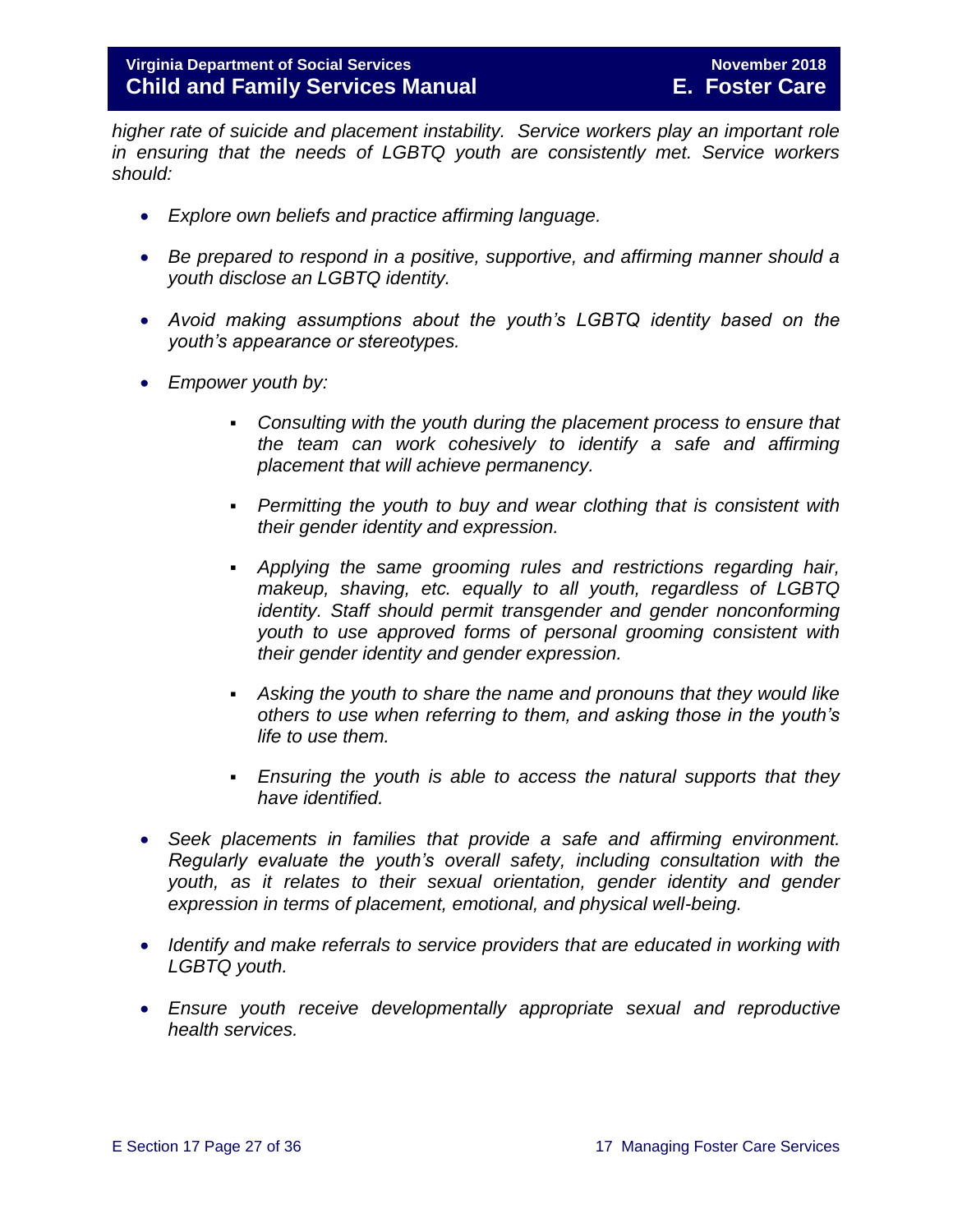- *Work with the youth's school to address use of names and pronouns, clothing and grooming options, bathroom and locker room use and participation in athletics and other sex-segregated activities.*
- *Become familiar with resources in the community for LGBTQ youth and connect youth to all available resources.*
- *Provide support and resources to the youth's school, family, placement provider, and anyone else identified by the youth.*
- *Ensure that everyone working with the youth is accepting of the youth and does not attempt to change the youth's sexual orientation, gender identity, or gender expression. Conversion therapy and any other treatment intended to change the youth's sexual orientation, gender identity, or gender expression is prohibited.*
- *Protect the youth's confidentiality by treating the youth's decision to disclose as sensitive information and do not disclose information about a youth's LGBTQ identity without the youth's consent unless disclosure is necessary to comply with state or federal law or required by court order.*
- *Ensure that LGBTQ youth have access to health care providers who are knowledgeable about LGBTQ health issues and capable of inclusive and affirming conversations about a youth's health care needs. This includes ensuring that transgender youth have access to necessary transition-related treatment, as determined based on their individual needs by qualified medical personnel familiar with the relevant standards of care.*
- *Promptly and appropriately intervene when a youth faces physical, verbal, or sexual abuse or harassment based on actual or perceived sexual orientation, gender identity, or gender expression.*

#### **17.13.1 Resources**

- <span id="page-27-0"></span> *Human Rights Campaign*
	- o *[All Children-All Families: LGBTQ Resources for Child Welfare](http://www.hrc.org/resources/all-children-all-families-additional-resources#Best Practices)  [Professionals](http://www.hrc.org/resources/all-children-all-families-additional-resources#Best Practices)*
	- o *[Glossary of terms](https://www.hrc.org/resources/glossary-of-terms)*
- *Healthychildren.org- [Supporting LGBTQ Youth in Foster Care](https://healthychildren.org/English/family-life/family-dynamics/adoption-and-foster-care/Pages/Supporting-LGBTQ-Youth-in-Foster-Care.aspx)*
- *Child Welfare Information Gateway- [Working with LGBTQ Youth and Families](https://www.childwelfare.gov/topics/systemwide/diverse-populations/lgbtq/)*
- *"This is a Book for Parents of Gay Kids: A Question and Answer Guide to Everyday Life" by Dannielle Owens-Reid*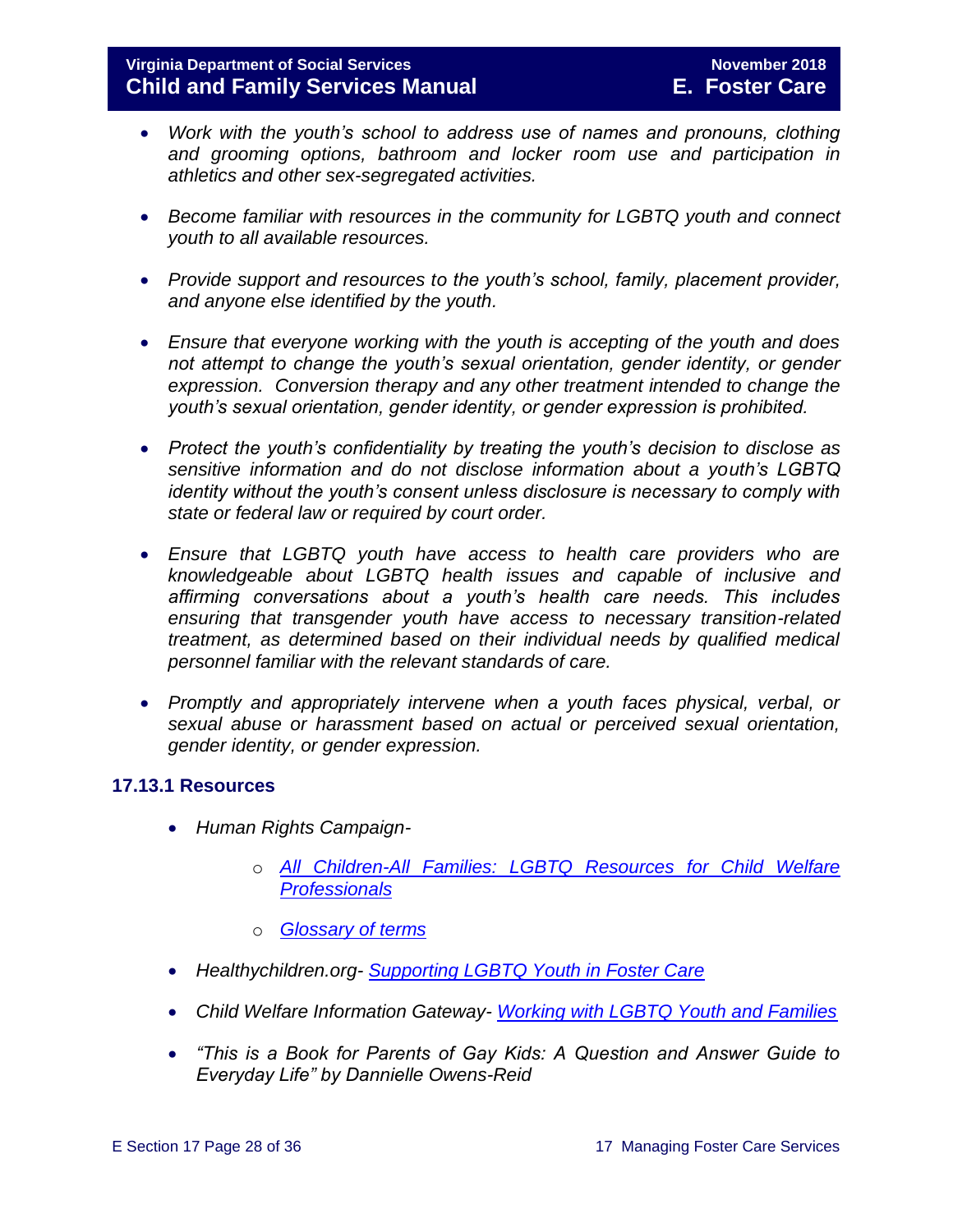- *Hot Lines:*
	- o *The Trevor Helpline 866-4-U-Trevor (488-7386)*
	- o *National Gay and Lesbian Youth Hotline 800-347-TEEN (8336)*
	- o *GLBT National Youth Talkline 800-246-PRIDE (7743)*
	- o *Gay, Lesbian, Bisexual, and Transgender National Hotline 888- 843-GLNH (4564)*
	- o *CDC Information Line 800-CDC-INFO (232-4636)*

#### <span id="page-28-0"></span>**17.14 When child dies in foster care**

When notification is received that a child has died in foster care, the service worker shall immediately notify the agency director and complete the following steps:

- Make a report to the Child Protective Services division of the child's death.
- Notify the VDSS Regional Director of the fatality or the Regional Foster Care Consultant if the director is not available.
- The service worker shall submit to the regional director a written summary of the incident within three (3) hours (or by 9 a.m. the following business day for reports alerted after hours).This summary should then be forwarded to the VDSS Division Director of Family Services or his designee as soon as possible for:
	- o Any case receiving media attention.
	- o Any open foster care case.
	- o Any case where a youth age 18 and over is receiving IL services.
- This report should include at a minimum:
	- o The cause of death, if known.
	- o Time of death.
	- o Location of death.
	- $\circ$  Circumstances surrounding the child or youth's death and any witnesses. Witnesses may include physicians, police, placement providers or school personnel.

The service worker should also notify the following parties about the child's death immediately: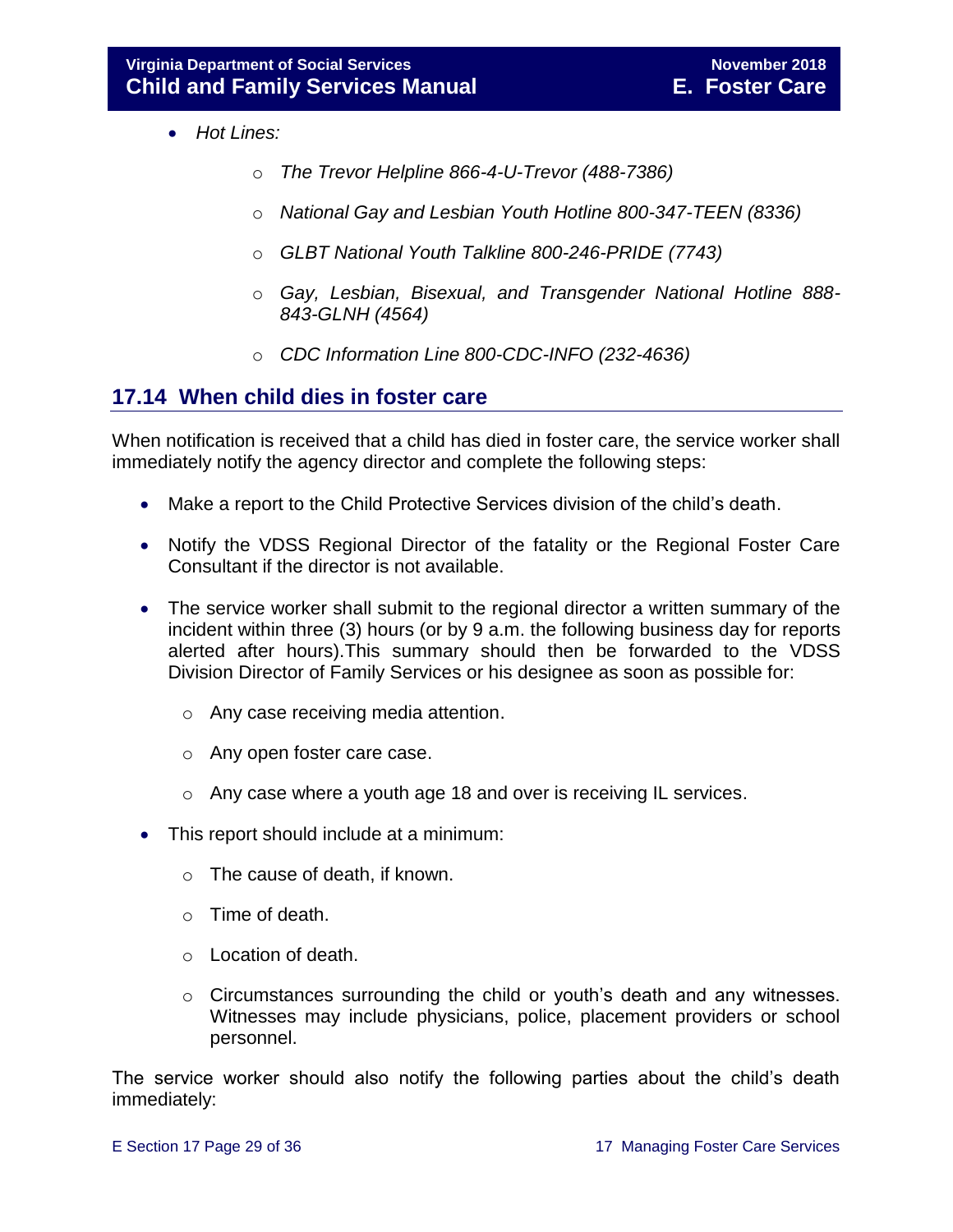- The child's parents.
	- o If the parent cannot be located, the service worker notifies relatives who have been involved with the child.
	- $\circ$  If the child was under the care and control of the local department of social services at the time of death; the worker may notify the child's parents, even if they have had their parental rights terminated or have executed a relinquishment.

Within 24 hours (or as soon as possible, when a particular party cannot be reached within 24 hours):

- The agency attorney.
- Any legal counsel retained by the parents.
- The guardian ad litem for child and/or parents, if applicable.

#### <span id="page-29-0"></span>**17.14.1 Making funeral arrangements**

The LDSS should ensure that culturally appropriate funeral arrangements are made and carried out for the child or youth who dies while in the custody of the local department of social services.

If the biological family is not able to assume responsibility, the worker should contact a local funeral home to provide a dignified funeral service within the acceptable standards of the community. To the extent possible, consider the wishes of the biological family and foster family in making arrangements for the child's burial or cremation.

#### **17.14.1.1 Involving biological parents**

The service worker should involve the child's biological parents in the funeral arrangements to the maximum extent feasible, even if parental rights are terminated; if the service worker determines doing so is appropriate.

For example: parental involvement may not be appropriate if rights have been terminated and the child is in a pre-adoptive placement but may be appropriate if a parent has remained in contact with the child or the placement was not considered permanent.

Regardless of legal status, a parent may wish to help with arrangements, express preferences and contribute resources to cover the costs of the child's funeral.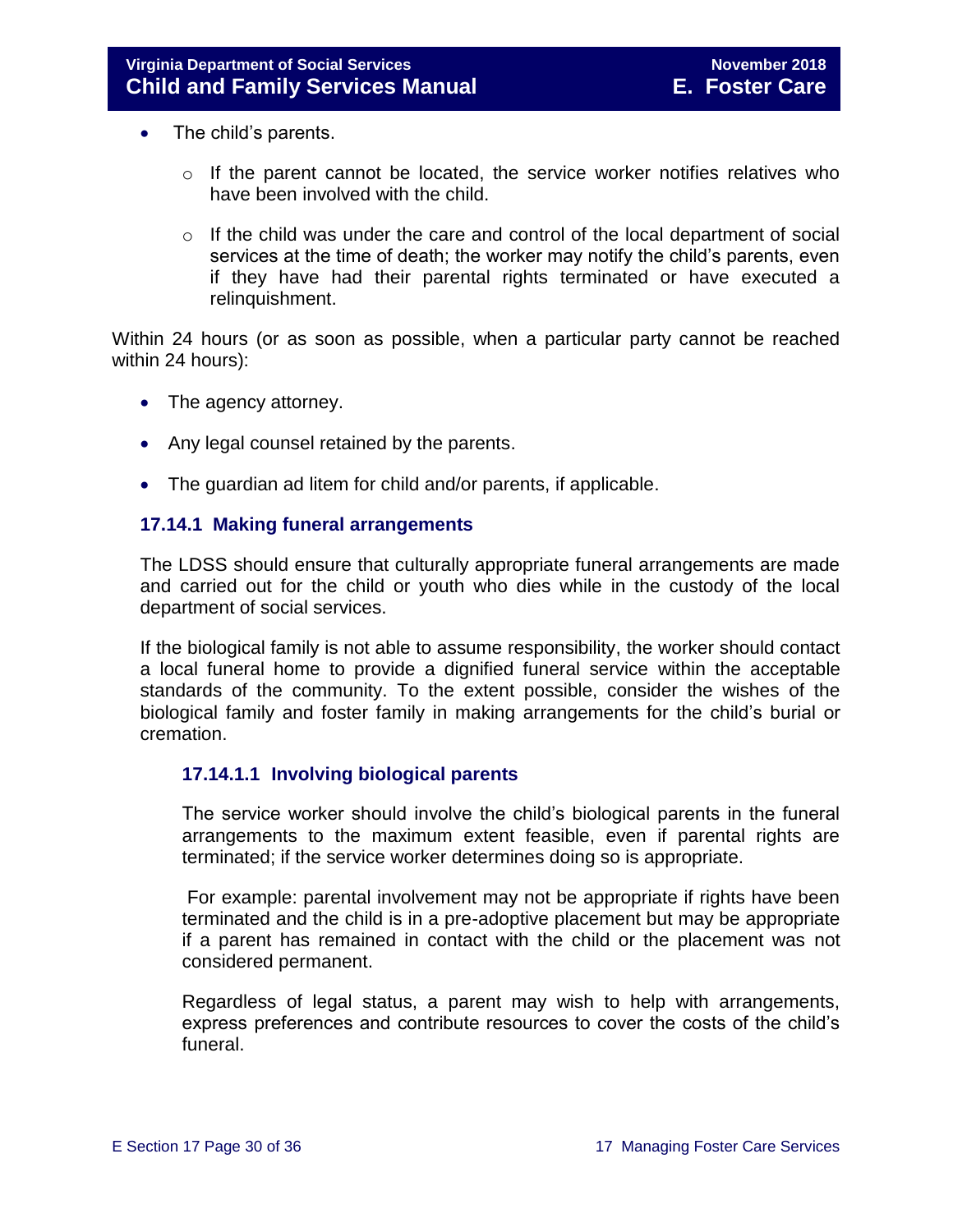The service worker consults with biological parents whose rights have not been terminated to request that:

- The parents pay reasonable and necessary burial or cremation expenses; and
- The parents spend the proceeds from an insurance policy for the child or any known funds or accounts set up for the child on the funeral expenses.

If the parents are able to fully or partially fund the children's funeral, they may do so by paying the funeral home or other vendor directly.

If a family is unable to assume responsibility for funeral expenses, family participation may be included in such activities as providing clothing, scheduling of services, and provision of clergy. These may be coordinated through the local funeral director and the agency. If the religious affiliation of the biological parents is unknown and cannot be reasonably determined, the religious affiliation of the foster and adoptive parents may be used in the selection of clergy.

#### **17.14.1.2. Involving foster and adoptive parents and other significant individuals**

The service worker should invite foster and adoptive parents and other individuals significant to the child's life to participate in the planning of the child's funeral arrangements. The service worker does not solicit contributions from foster parents or other significant individuals. However, if they voluntarily indicate that they wish to contribute to some of the funeral expenses, they may do so by paying the funeral home or other vendor directly.

#### **17.14.1.3 Accessing funding**

The service worker should check to see if the LDSS is holding any available funds that may be utilized on funeral expenses.

If the birth family or other local resources are unable to fully fund the cost of a funeral for a child who died in foster care, for title IV-E children, the VDSS Division Director of Family Services or his designee may approve up to \$2000 per child for reasonable and necessary burial or cremation expenses.

Payment amounts shall be entered into Cost Code 81107 if the child was in a residential facility and into Cost Code 81110 if the child was in a foster home.

For non-title IV-E children, if it is determined that funds are needed, the service worker shall refer the child to the Family Assessment and Planning Team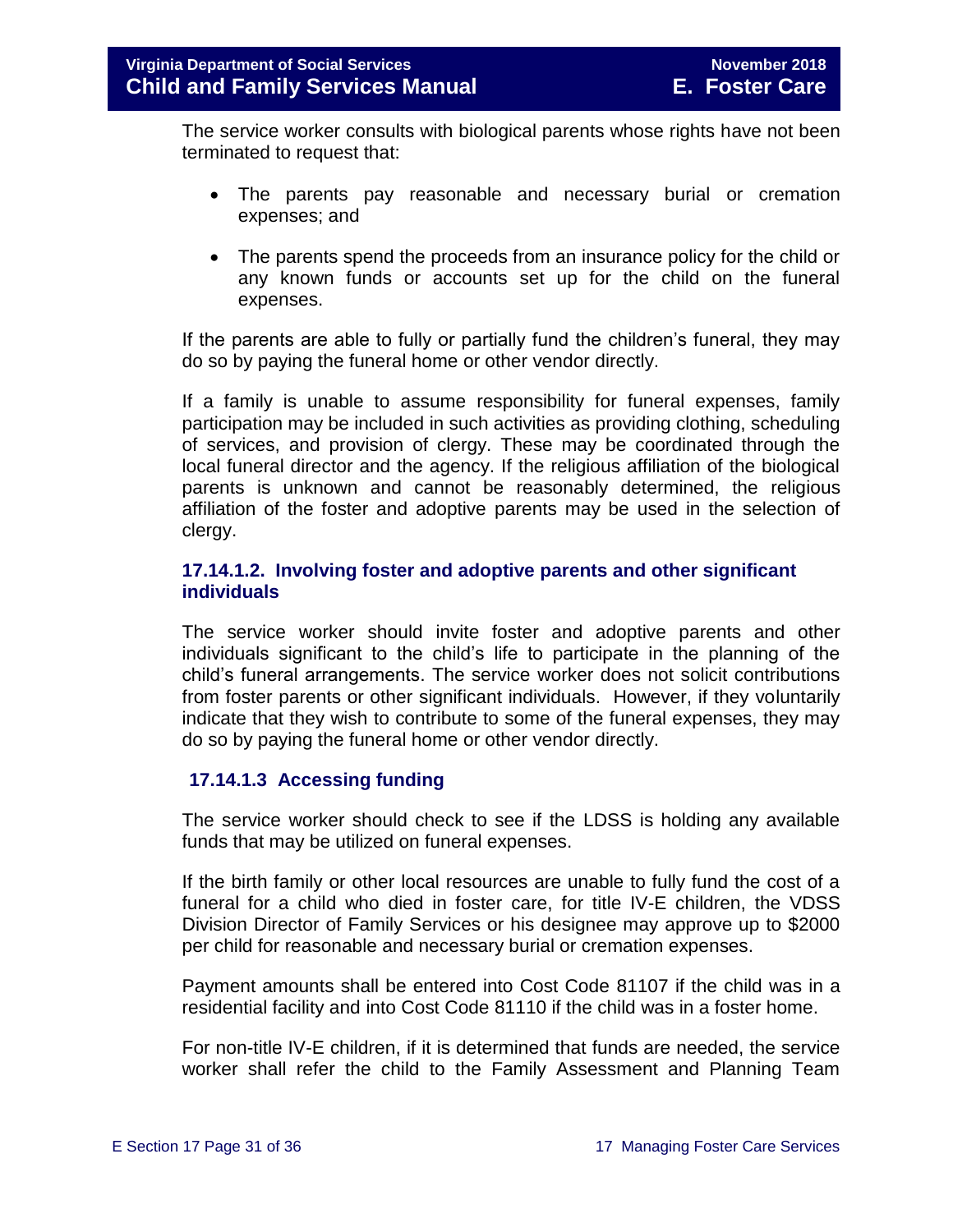(FAPT), in accordance with local Community Policy and Management Team (CPMT) procedures to access CSA funding.

#### **17.14.1.4 Next steps**

The LDSS should identify individuals impacted by the child's death, including the biological family and siblings, foster and adoptive families and their children, extended family, and others that had a significant connection to the child. The LDSS should coordinate the provision of grief and loss counseling services through local community resources and supports as appropriate.

After funeral proceedings have been concluded and the family has had ample time to grieve, if the family has other children for whom the LDSS is providing services, the service worker should schedule a family team meeting to modify the service plan regarding the other children. If there are no other children being served, the LDSS can offer the family a family team meeting to address the family's current needs and facilitate any appropriate referrals to communitybased resources or services prior to closing the child's case.

#### <span id="page-31-0"></span>**17.15 Emergency/Evacuation Procedures**

#### <span id="page-31-1"></span>**17.15.1 Emergency/evacuation responsibilities when state office closes**

Virginia's child welfare services are carried out in a state-supervised and locallyadministered system. If the state office is forced to close or relocate due to an emergency or natural disaster, service provision will continue to be offered through the LDSS. The following responsibilities should be fulfilled on the state, regional and local levels in the event that a natural disaster or other emergency occurs.

#### **VDSS responsibilities**

- VDSS will maintain the Active Foster Care Report in an Excel file on an external hardware (jump drive). The jump drive will be in the possession of the Foster Care Program Manager.
- VDSS staff will be available by the state hotline toll- free number for the community to contact for child welfare related service needs, referral information for services, and to notify the state office of displaced clients in the event the situation impacts the LDSS and the local office can not be reached. The toll-free number will be given to the media and disseminated to local departments of social services.

#### **Regional responsibilities**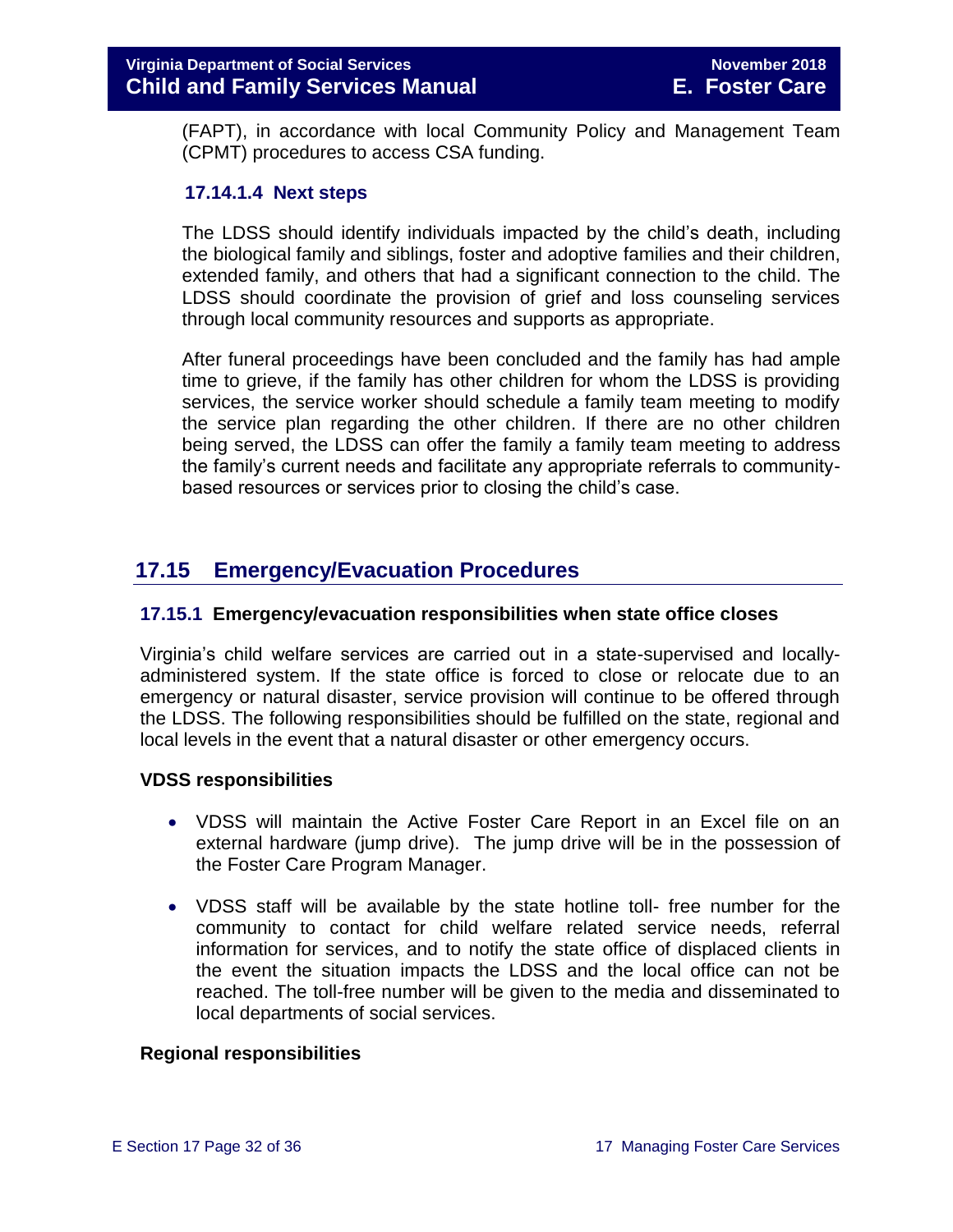#### **Virginia Department of Social Services November 2018 Child and Family Services Manual E. Foster Care**

 Regional staff will serve as the liaison and primary point of contact between the LDSS and VDSS in the event of an emergency situation that causes the state office to close. Regional staff will be in touch with LDSS staff in their regions and will be responsible for forwarding home office broadcasts and communications to key LDSS personnel when those agencies are unable to access the VDSS system.

#### <span id="page-32-0"></span> **17.15.2 Emergency/Evacuation responsibilities when LDSS closes and/or when a foster child evacuates or becomes displaced**

#### **Local responsibilities**

- The LDSS, as part of local government, must develop individual emergency procedures as they are aware of emergency resources and supports within their area as well as the unique disasters to which each region of the state is particularly exposed. It is essential that local agencies maintain close communication with their Regional Specialists during system outages. This will enable the regional offices to contact other regional and state staff to enlist support from available staff statewide. It is recommended that all local agencies have at least one laptop computer configured for dial-up access.
- The regional offices serve as operation centers for service referrals and information throughout the state. Virginia also operates "211" Information and Referral hotline that is available for locating services and assistance. In addition, alternative contact information for divisional staff can be highlighted on the Department's website to make it easier for clients and other states to contact the necessary people.
- The LDSS shall ensure foster families and providers develop plans that help protect their families and also provide communication information for use in emergency situations [\(Emergency Plans Form\).](http://spark.dss.virginia.gov/divisions/dgs/warehouse.cgi) In the event the foster family or other provider needs to evacuate, information regarding their whereabouts and contact information shall be communicated to the LDSS. If the LDSS can not be reached, the information shall be communicated to VDSS via the hotline and VDSS will enter the information into OASIS.

#### <span id="page-32-1"></span>**17.16 Completing OASIS requirements**

OASIS shall be kept up-to-date to reflect required elements needed for AFCARS compliance and compliance with other federal and state requirements. The AFCARS elements are highlighted in red in the system, while the other mandated elements are highlighted in yellow.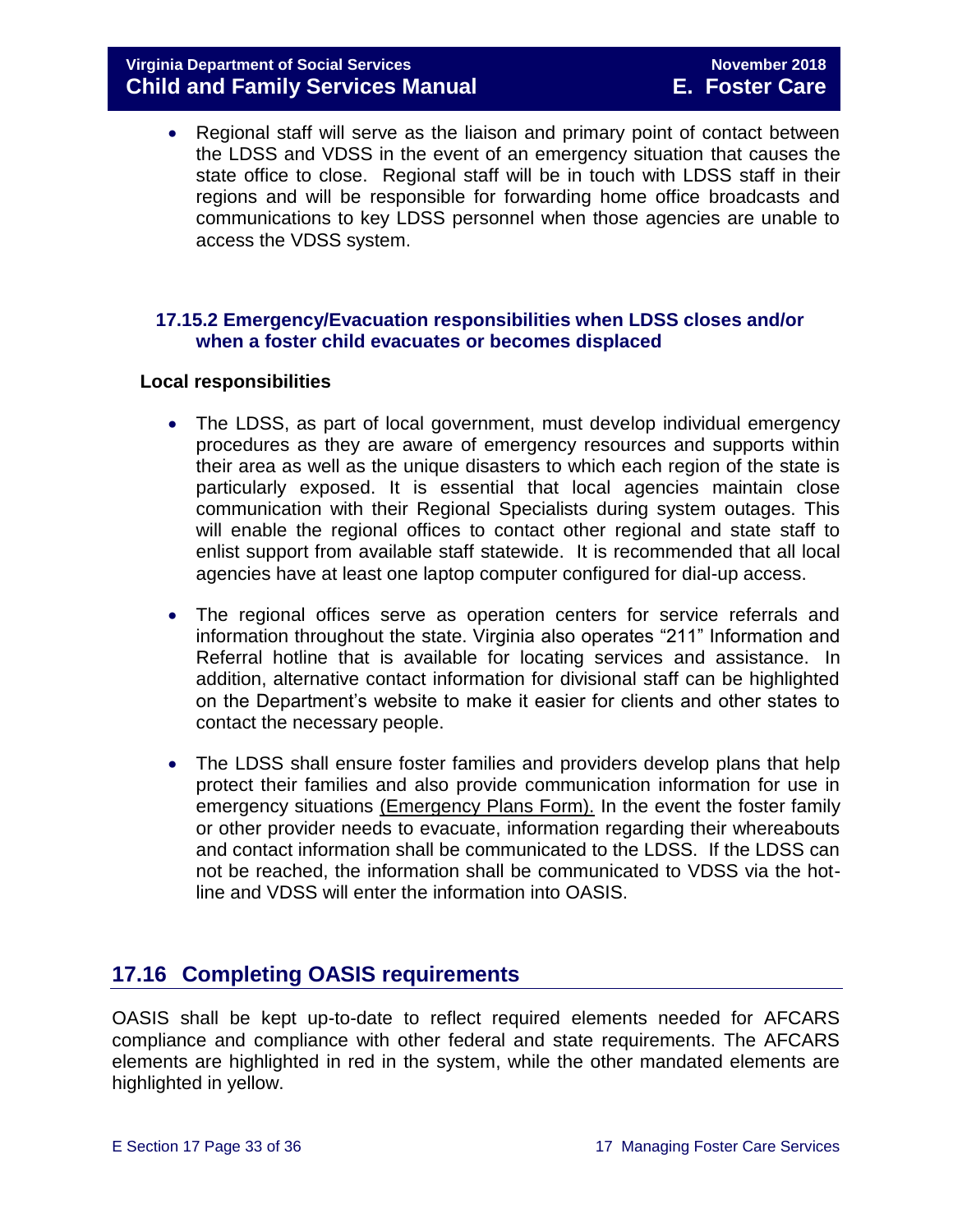The service worker is responsible for entering and updating all case data in OASIS as soon as possible, but **no later than 30 days** after each activity or event. The only exceptions are:

- Children's placement changes shall be entered into the system **within five (5) calendar days** of any placement change.
- The foster care case should be closed **within five (5) business days** after the child leaves the care of the LDSS.

 *Thirty days following implementation of the mobility application, the service worker will be required to enter and update all case narrative and data in OASIS within five (5) business days moving forward.* 

#### <span id="page-33-0"></span>**17.16.1 Completing the case narrative**

The case narrative shall include a detailed chronological account of what is occurring in a case. The narrative should very clearly describe events, contacts, dates, parties involved, problems, interventions, and all other activity regarding the case. Information included in the case narrative should be of such a detailed nature as to provide other readers a clear understanding of developments and issues in the case.

The case narrative should provide ongoing information across the life of the case about how contacts relate to the child's current:

- Safety.
- Risk factors that are impacting the ability to achieve a permanent placement for the child.
- Progress being made towards achieving a permanent and safe discharge of the child from foster care in accordance with the service plan.
- Well-being status, and progress if problems have been identified.

The case narrative shall also demonstrate ongoing, diligent, and timely efforts of the service worker to:

- Conduct family search and engagement and efforts to keep siblings together and to maintain sibling connections.
- Identify successes and to support progress of the family and child towards achievement of the permanency goal.
- Any barriers or changes in the level of need or the types of services that will support successful and timely permanence.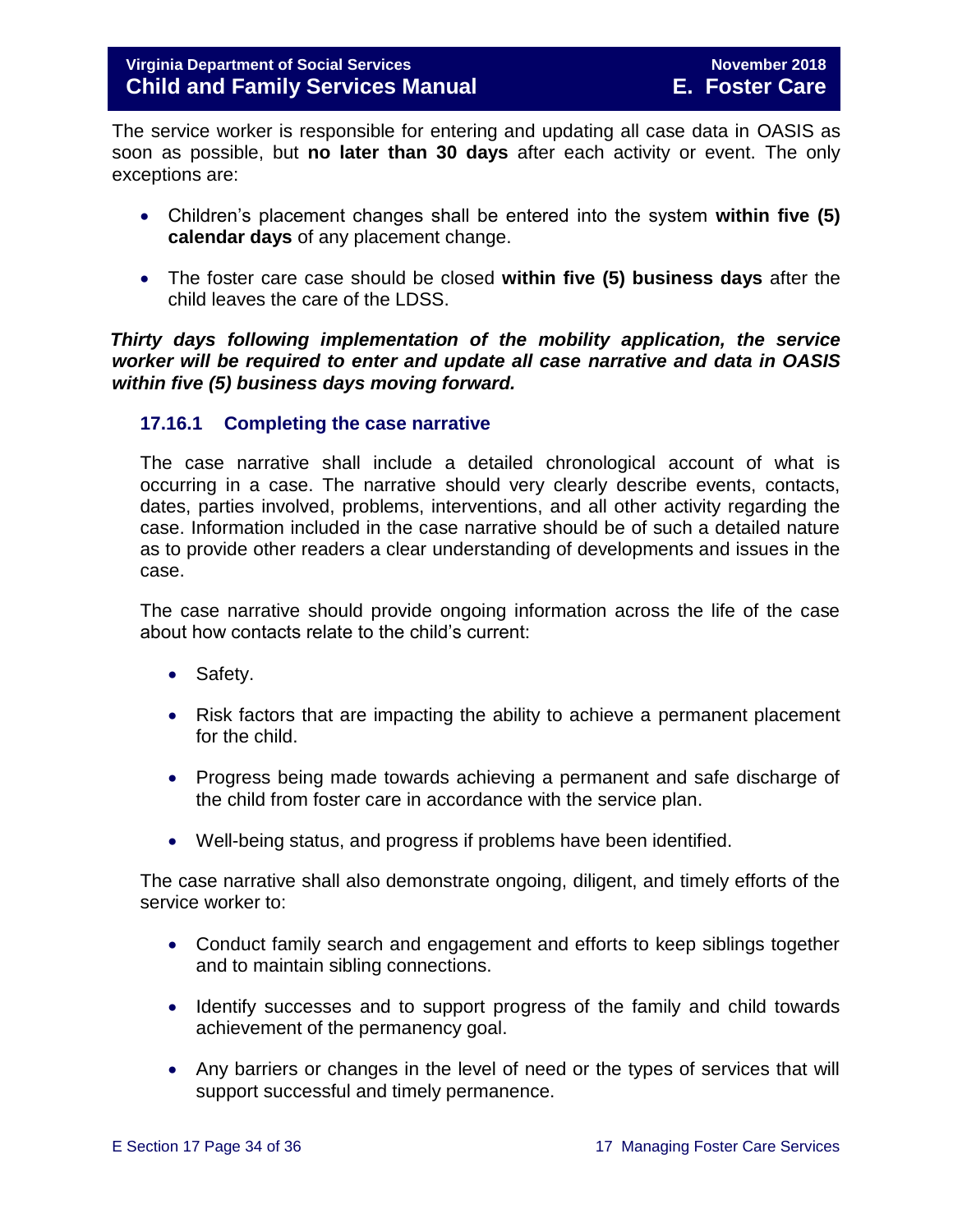The case narrative in OASIS should specifically include, but is not limited to, descriptions of the following events and activities:

- Face-to-face client contacts.
- Non face-to-face client contacts.
- Court hearings.
- Family visits.
- Provider contacts.
- Collateral contacts.

The case narrative is required in OASIS and is to be entered on the Contacts screen in the Comments box. While not required, hard copies of the narrative may be printed and placed in the case file.

*VDSS entered into a contract to provide transcription services to all service workers across the state. Service workers should be accessing this service to ensure that the case narrative is entered timely and efficiently.* 

#### <span id="page-34-0"></span>**17.16.2 Completing additional documentation**

All relevant information shall be documented in the appropriate screens of OASIS, including, but not limited to:

- The date(s) written notices were sent to grandparents and other adult relatives when the child was being removed or was removed, with the date(s) the relatives responded.
- Diligent efforts to identify, conduct follow-up contacts, engage with, and assess individuals who were identified through the diligent search process.
- Specific and detailed information regarding the reasons relatives and other significant adults were determined not to be appropriate resources for involvement in the child's life, for foster care placement, and/or for permanent placement at that time.
- FPMs, including the purpose, initiator, location, facilitator, attendees, and meeting outcomes.
- Comprehensive child and family assessments and determinations of the child's best interests.